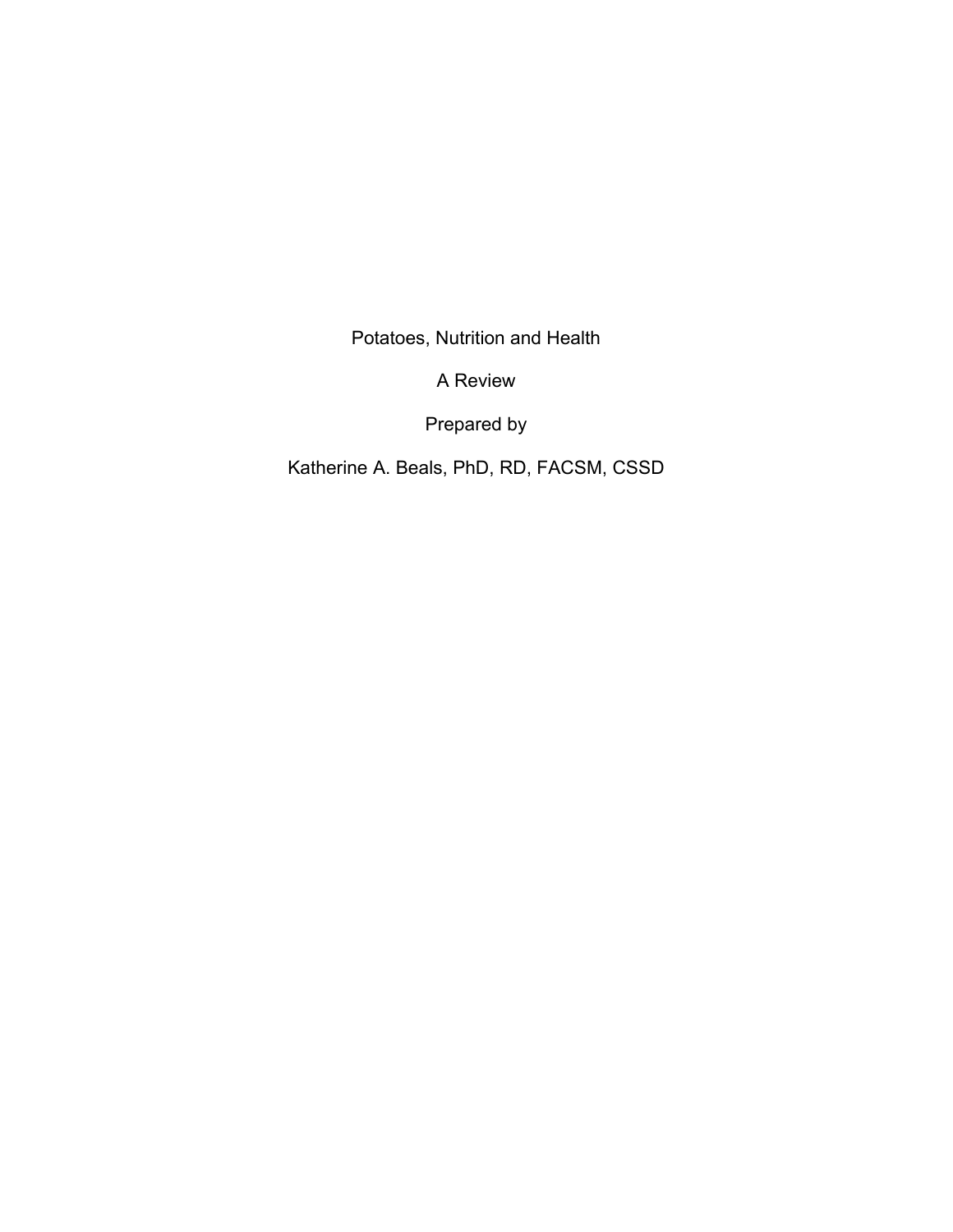# **Introduction**

 Potatoes are the third most important food crop in the world after rice and wheat and the leading vegetable crop in the United States (IPC 2016). More than a billion people worldwide eat potatoes and global total crop production exceeds 300 million metric tons. Potatoes are grown in an estimated 125 countries throughout the world – from China's Yunnan plateau and the subtropical lowlands of India to Java's equatorial highlands and the steppes of the Ukraine (IPC 2016).

 The potato is agriculturally unique in that it is vegetatively propagated, meaning that a new plant can be grown from a potato or piece of potato. The new plant can produce 5-20 new tubers, which will be genetic clones of the original plant. Potato plants also produce flowers and berries that contain 100-400 botanical seeds. These can be planted to produce new tubers, which will be genetically different from the original plant (IPC 2016).

 There are more than 4,000 varieties of native potatoes and over 180 wild potato species (IPC 2016). The hardiness of potatoes make it possible for them to grow from sea level up to 4700 meters above sea level, in all kinds of environmental conditions. Potatoes are also an extremely efficient crop. One hectare of potato can yield two to four times the food quantity of grain crops. In addition, potatoes produce more food per unit of water than any other major crop and are up to seven times more efficient in using water than cereals (NPC 2016).

Potatoes contribute key nutrients to the diet including vitamin C, potassium, and dietary fiber (McGill et al. 2013). In fact, potatoes have a more favorable overall nutrient-to-price ratio than many other vegetables and are an important staple worldwide (Drewnowski 2013, IPC 2016, UN 2008). However, the impact of potato consumption on human health remains somewhat controversial. Animal studies and limited human clinical trials indicate that potatoes and potato components may favorably impact cardiometaboic health (McGill et al. 2013) and some research suggests that promote satiety (may aid in weight loss via their impact on satiety (Holt et al. 1995, Gelibter 2012, Akilen et al. 2016). Conversely there is some limited evidence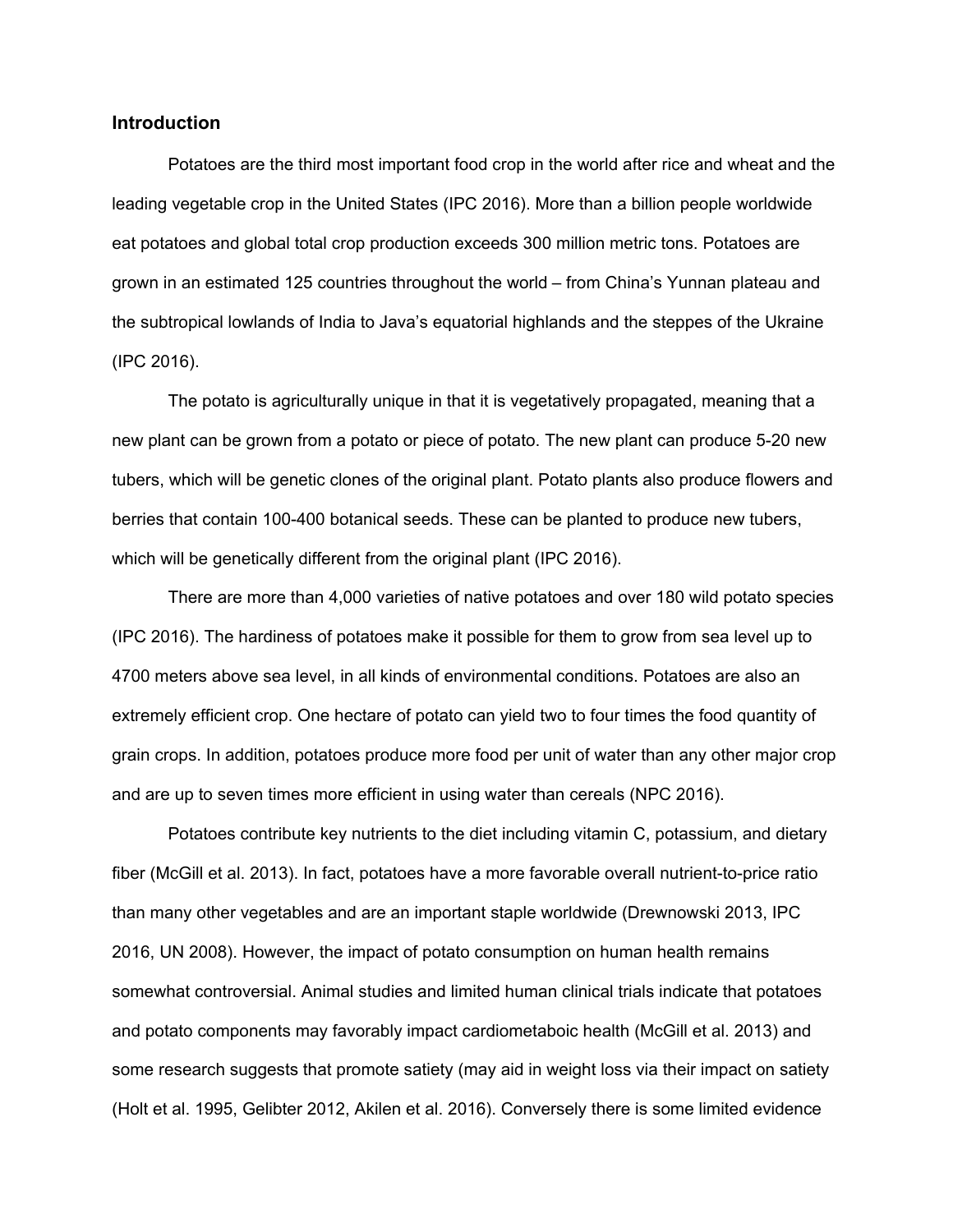from observational studies linking potato consumption to an increased risk of weight gain and type 2 diabetes purportedly due to their high glycemic index (Halton et al. 2006; Mozaffarian et al. 2011).

 This review will provide a comprehensive examination of the potato including its history, botanical origins, nutrient content and composition as well as a critical evaluation of the role of potatoes and potato nutrients in health and disease.

# **Potato Roots**

The historical roots of the potato can be traced back to Peru where the Inca Indians first cultivated them in 200 B.C. The hardiness of potatoes made them the ideal crop for the mountainous regions of South America where fluctuating temperatures, poor soil conditions, and high altitudes made it difficult to cultivate wheat or corn. Potatoes didn't make their way into Europe until the early 1500s when Spanish conquistadors began carrying potatoes from South America back to their homeland aboard their ships. The Spanish sailors appreciated the "tartuffos" (as they were then called) for the protection they offered from scurvy (later found to be due to their ascorbic acid content) (Potatoes USA).

Potatoes were slow to gain popularity in the New World Colonies and the rest of Europe not only due to their reputation as a food for the poor but their botanical relationship to a variety of poisonous plants in the *nightshade* family (e.g., deadly nightshade). Nonetheless, over time farmers came to appreciate the potato's hardiness, particularly its resistance to the rigors of the damp European climates, and it soon began to displace other crops as a food staple. The potato particularly flourished in Ireland, where it was prized not only for its hardiness and ease of cultivation, but its nutritional value and economy. Potatoes could provide sustenance for nearly 10 people on just one acre of land and supported the growing population. By the 1800s potatoes not only supplied 80 percent of the calories in the Irish peasant's diet but were the predominant feed for cows and chickens. Unfortunately, this dependence on the potato proved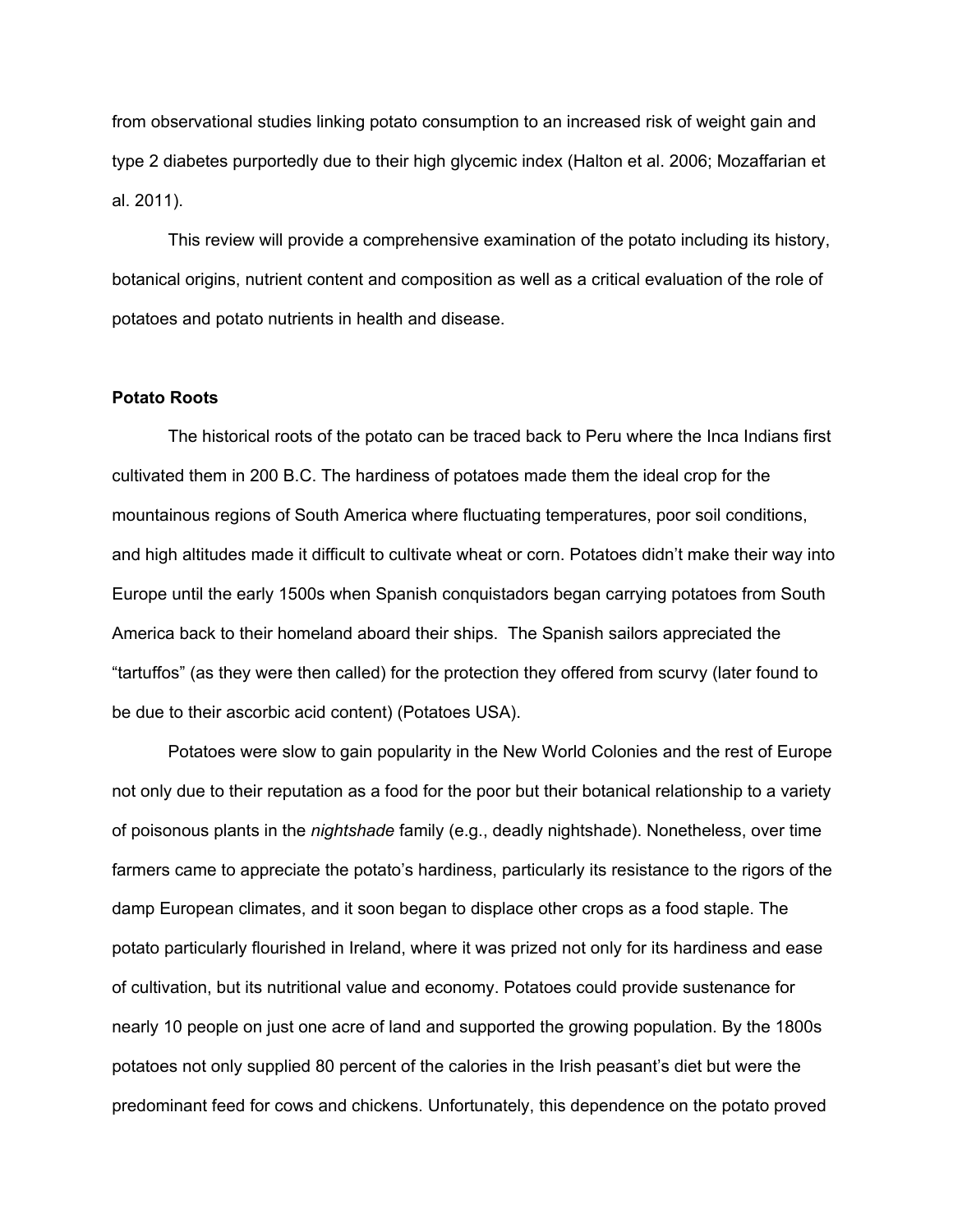lethal when, in 1845, the fungus *phytophthora infestans* literally wiped out all of the Irish potato crops. The infestation or "blight" as it was called lasted three years during which time more than one million people died of starvation or disease and another million emigrated to Canada or America (many of whom died en route) (Potatoes USA).

The popularity of potatoes in America grew relatively slowly just as it had in Europe. In the late 1800s, American Horticulturist Louis Burbank sought to improve the "Irish potato," and developed a new variety of potato seedling that could grow two to three times more tubers, of better size, than any he had grown before. The seedlings, appropriately named "Burbank" were aggressively marketed to the West Coast. Within a few years, a more resistant mutation of the Burbank was discovered in Colorado. The mutation had a rough, reticulated or "russet" skin and was named *Russet Burbank* (Potatoes USA).

Today potatoes are grown in all 50 states of the United States and approximately 125 countries throughout the world. The potato continues to be valued for its durability and nutrient density. In October 1995, the potato became the first vegetable to be grown in space. The collaborative project between the National Aeronautics and Space Administration (NASA) and the University of Wisconsin, Madison was conducted with the goal of feeding astronauts on long space voyages and, perhaps, eventually feeding future colonies of space settlers (IPC and NPC 2016). The year 2008 was declared the *International Year of the Potato* by the United Nations, highlighting the fact that the potato is a staple food in the diet of the world's population, and affirming the need to focus world attention on the role that the potato can play in providing food security and eradicating poverty (UN 2008).

# **You say Potato, I say** *Solanaceae* **…**

The potato belongs to the botanical family *Solanaceae*. Other members of this family include the tomato, chili pepper, eggplant, poisonous nightshade, belladonna, and the petunia.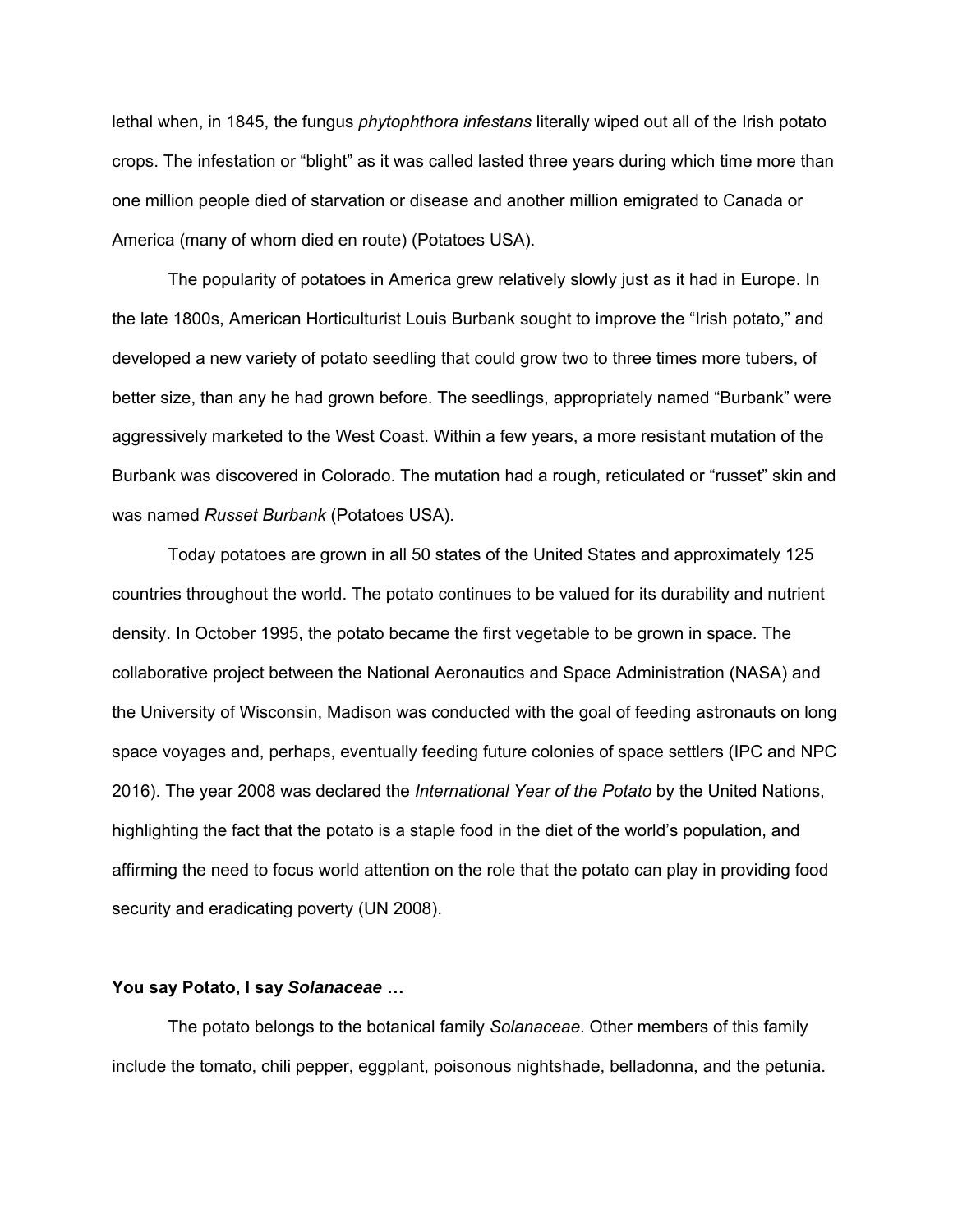Despite the similarity of its name, the sweet potato is not related to the potato; but rather, belongs to the *Convolvaceae* family (a botanical family that also includes the morning glory).

Potato varieties have traditionally been broadly categorized according to their shape and color. They include: (1) Round Whites, (2) Long Whites, (3) Yellow Flesh, (4) Round Red, and (5) Blues/Purples, and (6) Russet (Table 1). Within these broad categories are numerous specific potato varieties (e.g., Russet Burbank, Yukon Gold, Red Pontiac). Recently, the terms "specialty" and "gourmet" have entered the potato vocabulary to describe almost any variety not fitting into the six major categories described above. The Russet Burbank remains the most commonly grown and consumed potato; however, there are an estimated 4,000 specific potato varieties, although *only* 100 are grown regularly (Potatoes USA; IPC and NPC 2016).

## **Potato Nutrition - More than Skin Deep**

The nutritional data for the most commonly consumed forms of potatoes are listed in Tables 1 and 2. Note that there are two sets of data for raw (uncooked potatoes) - USDA and FDA. The USDA data is specific to the potato type analyzed, while the FDA data represents a "market-basket" analytic approach, utilizing a weighted average of the nutrients found in potato varieties available to US consumers (Potatoes USA). The following paragraphs provide an indepth look at the nutrient content of potatoes.

#### **Macronutrients**

Potatoes are classified as "starchy vegetables," highlighting their predominant macronutrient—carbohydrate—and predominant type of carbohydrate—starch. Potato starch consists of amylopectin (branched chain glucose polymer) and amylose (straight chain glucose polymer) in a fairly constant ratio of 3:1 (Woolfe 1987). A small proportion of the starch found in potatoes is "resistant" to enzymatic degradation in the small intestine and, thus, reaches the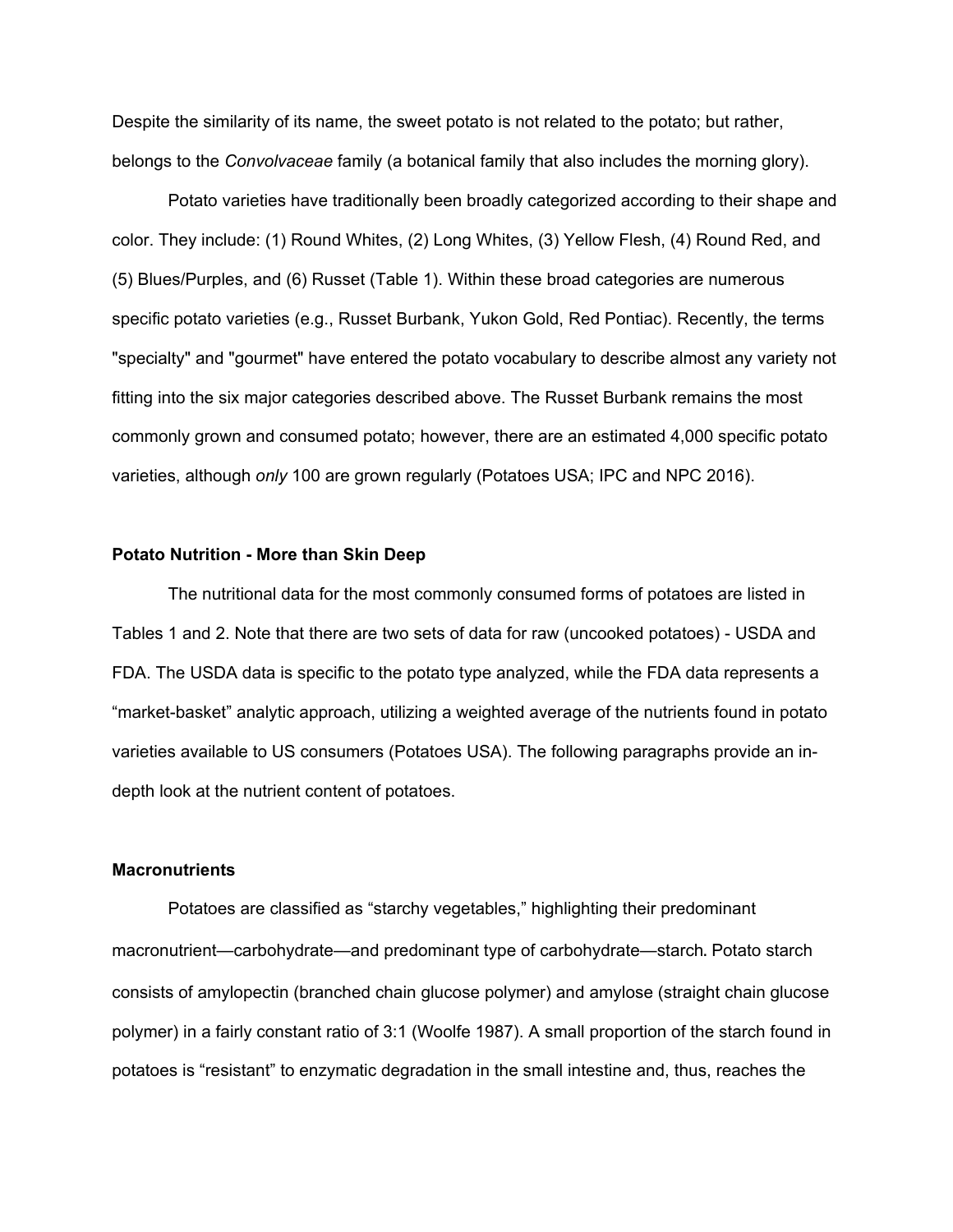large intestine essentially intact. This "resistant starch" (RS) is extensively fermented by the microflora in the large intestine producing short chain fatty acids which have been shown to lower the pH of the gut, reduce toxic levels of ammonia in the GI tract, and act as pre-biotics by promoting the growth of beneficial colonic bacteria (Higgins 2004, Brit 2013). Emerging research in animal models and some limited human studies suggests that RS may enhance satiety, positively affect body composition, favorably impact blood lipid and blood glucose levels and increase the amount of good bacteria in the colon (Birt et al 2013, Gentile et al. 2015, Higgins 2014, Higgins and Brown 2013, Keenan et al. 2015, Robertson 2012, Zhang et al. 2015).

 Potatoes contain two of the five subcategories of RS: RS 2 which is found predominantly in raw potatoes and RS3 that is formed when potatoes are cooked and cooled such that the starch gelatinizes and retrogrades (McGill et al. 2013). A recent study examined the amount of RS in three popular potato varieties (Yukon Gold, Red Norland and Russet Burbank) prepared in two different ways (baked and boiled) and served at three different temperatures (hot, chilled for six days, and chilled followed by reheating) (Raatz et al. 2016). The results showed that the RS content of potatoes varied significantly by method of preparation and temperature but not variety. More specifically, regardless of potato variety, baked potatoes had more RS (3.6 grams of RS per 100 grams of potato) than boiled potatoes (2.4 grams of RS per 100 grams of potatoes). Also on average, chilled potatoes (whether originally baked or boiled) contained the most RS (4.3 grams of RS per 100 grams of potato) followed by chilled-and-reheated potatoes (3.5 grams of RS per 100 grams of potato) and potatoes served hot (3.1 grams of RS per 100 grams of potato).

 Even processed potatoes (e.g., potato flakes) appear to retain a significant amount of resistant starch. Han and colleagues (Han et al. 2008) examined the effects of the consumption of various colored (white, red and purple) potato flakes on cecal fermentation and fecal bile acid excretions in rats. The results indicated that the ingestion of potato flakes was associated with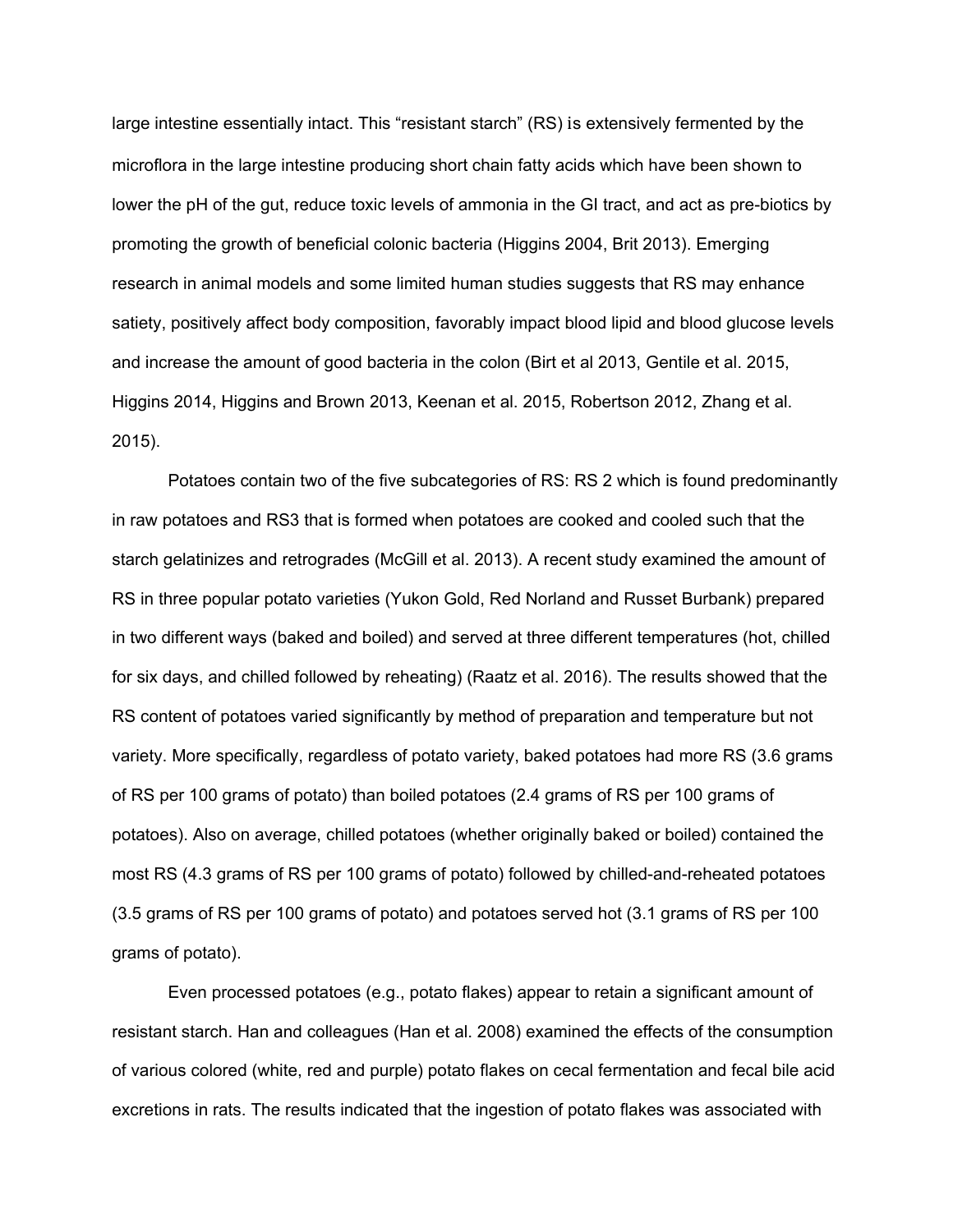an increase in bowel short-chain fatty acids (SCFA), probably through anaerobic bacterial activities and fermentation of residual starch actions that are helpful for the improvement of the colonic environment.

 In addition to RS, potatoes contain dietary fiber—approximately 2 grams in a 5.3 oz potato or 7% of the Daily Value—which is contained both in the flesh and the skin. It is estimated that most Americans get only about half of the recommended amount (i.e., adequate intake (AI)) of dietary fiber and, thus, could benefit from consuming more fiber-rich foods (DGA 2015). A recently published study examining the contribution of white vegetables to nutrient intakes found that white potatoes were positively associated with higher dietary fiber intakes among both children and adults (Storey and Anderson 2013). Specifically, the results indicated, more than 20% of dietary fiber intake was provided by white potatoes for 6 out of 8 age groups for male potato consumers, and >16% of dietary fiber intake was provided by white potatoes for 6 out of 8 age groups for female potato consumers.

Potato crude protein is comparable to that of most other root and tuber staples. It is also comparable on a dry basis to that of cereals and, with the exception of beans, exceeds that of other commonly consumed vegetables (Woolfe 1987). Protein quality is often expressed In terms of its "biological value" which takes into account the amino acid profile of the protein along with its bioavailability. Egg protein has a biological value of 100 and is considered the reference protein. Potatoes have a relatively high BV of 90 compared with other key plant sources of protein (e.g., soybean with a BV of 84 and beans with a BV of 73) (McGill et al. 2013). It is a common misconception that plant proteins are missing or lacking in essential amino acids. Potatoes contain all nine essential amino acids and their amino acid profile is comparable to other key vegetable proteins (Woolfe 1987). In addition, potatoes have lower levels of the sulfurcontaining amino acids, which have been shown to increase calcium excretion and may negatively impact bone mineral density (Thorpe and Evans 2011).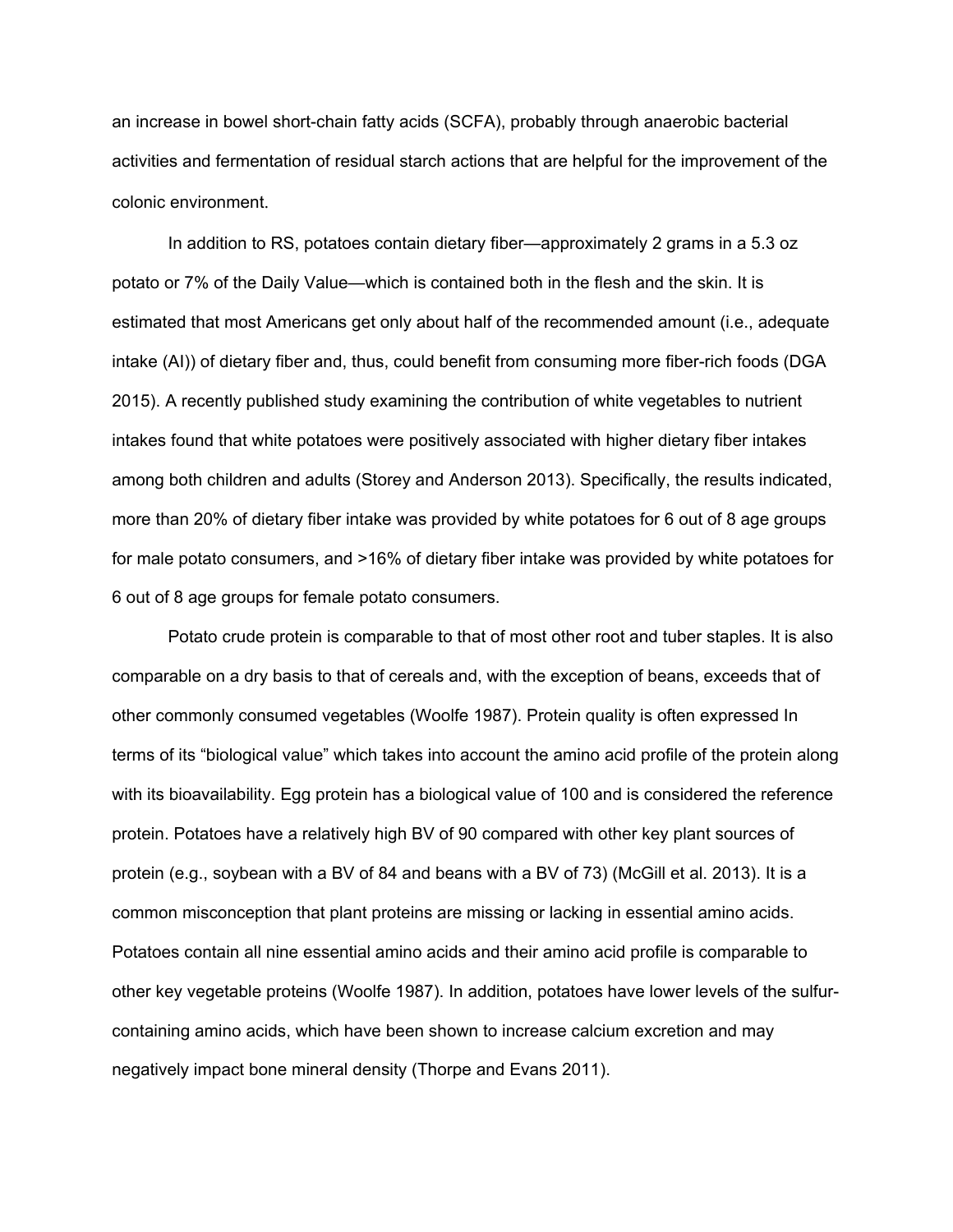Peptides isolated from potato protein have been shown to have antioxidant activity in vitro and some limited evidence from human studies suggests they may have a favorable impact on serum lipids and may enhance satiety (Kudo et al. 2009, Hill et al. 1990, Liyanage et al. 2008). However, it should be emphasized that these peptides are found in relatively low concentrations in the whole potato, and whether the concentrations found in potatoes as consumed are sufficient to produce the effects seen in studies using higher concentrations of isolates remains to be determined.

## **Micronutrients**

 Potatoes contain a variety of essential vitamins and minerals (Table 2) most notably vitamins C and B6 and the minerals potassium, magnesium, and iron. A medium (5.3 oz) potato provides 27 mg of vitamin C qualifying it as an "excellent source" of vitamin C per FDA guidelines. And while potatoes may not rival the vitamin C content (in mg) of citrus fruits and peppers, they do contribute significantly to daily vitamin C requirements. In fact, data indicates that potatoes rank 5th in terms of dietary sources of vitamin C for Americans (Cotton et al. 2004; O'neil et al. 2012). Potatoes also contain the B vitamins riboflavin, thiamin and folate and are a good source of vitamin B6 (12% of the US daily value per serving). Potassium is a mineral that is under-consumed by the majority of Americans with only 3% meeting their daily requirement (Drewnowski and Rehm 2013, DGA 2015). Potatoes provide one of the most concentrated sources of potassium (Table 2)–significantly more than those foods commonly associated with being high in potassium, such as bananas, oranges, and broccoli (DGA 2015)—and research suggests it is also one of the most affordable vegetables in the National School Lunch Program. (Drewnowski et al. 2013;). Magnesium is another nutrient under-consumed by the majority of Americans (Volpe 2013). A medium (5.3 oz) potato with the skin provides 48 mg of magnesium and recent research indicates potatoes contribute 5% of the total magnesium intake in the diets of Americans (Freedman and Keast 2012). And, while the iron content of potatoes is not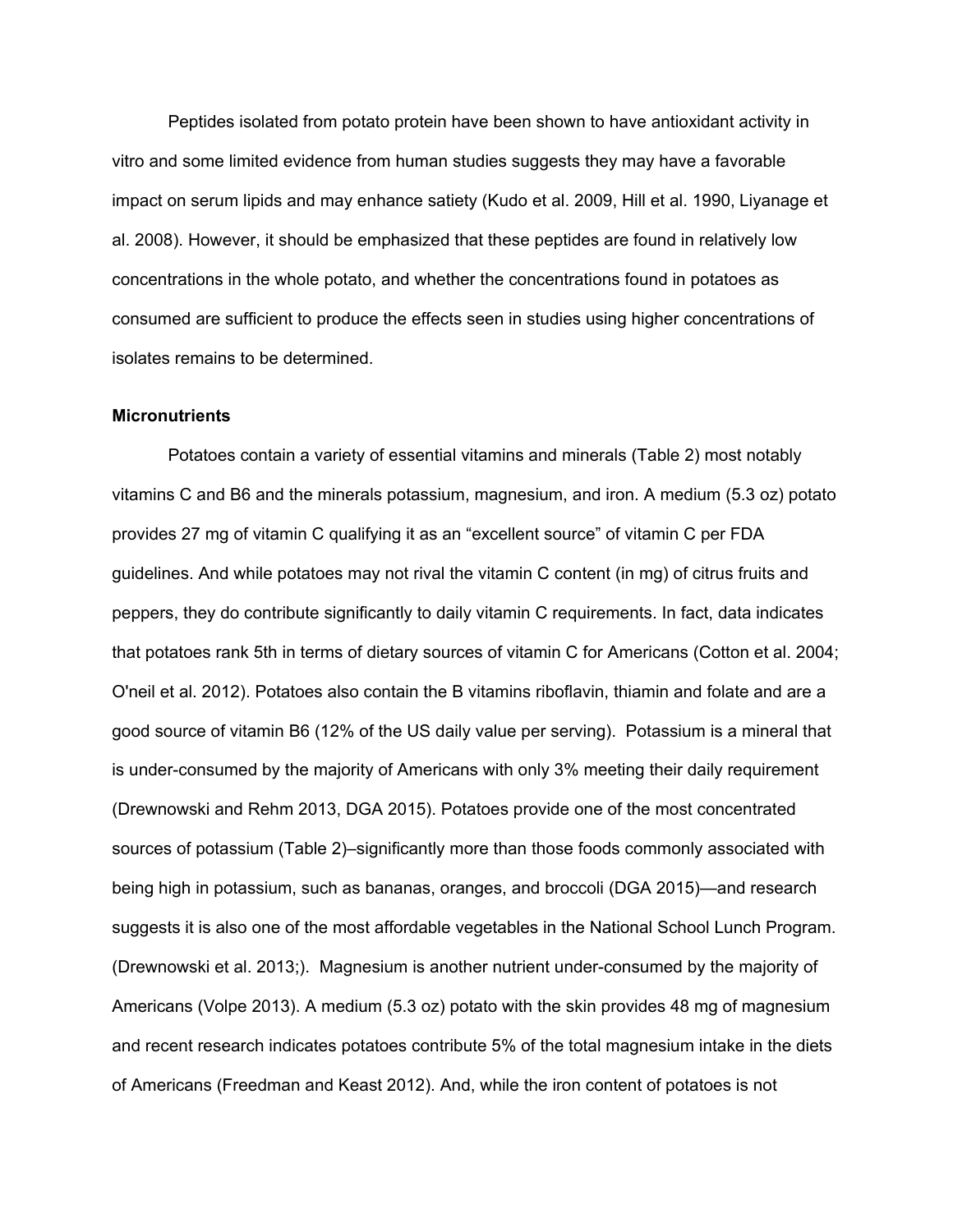particularly high (1.3 mg or 6% of the US daily value), the bioavailability of iron in potatoes exceeds that of many other iron-rich vegetables owing to extremely low or non-existent levels of antinutrients, chelators and ligands that inhibit iron absorption (e.g., tannins, oxalates, Phytates) and high levels of vitamin C, which has been shown to enhance iron absorption. (Woolfe 198, pp 48-49).

# **Phytonutrients**

 Potatoes also contain a variety of phytonutrients, most notably carotenoids and phenolic acids (Brown et al. 2005, Lui et al. 2013 McGill 2013) and are the largest contributor of vegetable phenolics to the American diet (Song et al. 2010). Carotenoids, such as lutein, zeaxanthin, and violaxanthin, are found mostly in yellow and red potatoes, although small amounts are also found in white potatoes (Brown et al. 2004). Total carotenoid content of potatoes ranges widely from 35 μg to 795 μg per 100 g fresh weight. Dark yellow cultivars contain approximately 10 times more total carotenoid than white-flesh cultivars (Brown et al. 2008). Anthocyanins are phenolic compounds that are widely distributed among flowers, fruits, and vegetables and impart colors ranging from shades of red to crimson and blue to purple (Hou 2003, Liu 2013). The anthocyanins in greatest amounts in potatoes include acylated petunidin glycosides (purple potatoes) and acylated pelargonidin glycosides (red and purple potatoes) (Brown et al. 2004, Liu 2013). Chlorogenic acid, a polyphenolic compound, is a secondary plant metabolite and constitutes up to 90% of the total phenolic content of potato tubers (Liu 2013). It is distributed mostly between the cortex and the skin (peel). Finally, quercitin is a flavonoid found in highest amounts in red and russet potatoes and has demonstrated antioxidant and anti-inflammatory properties in vitro and in vivo (Kawabata et al. 2015). Further research is needed to determine what role these compounds may play a role in maintaining normal inflammatory responses in humans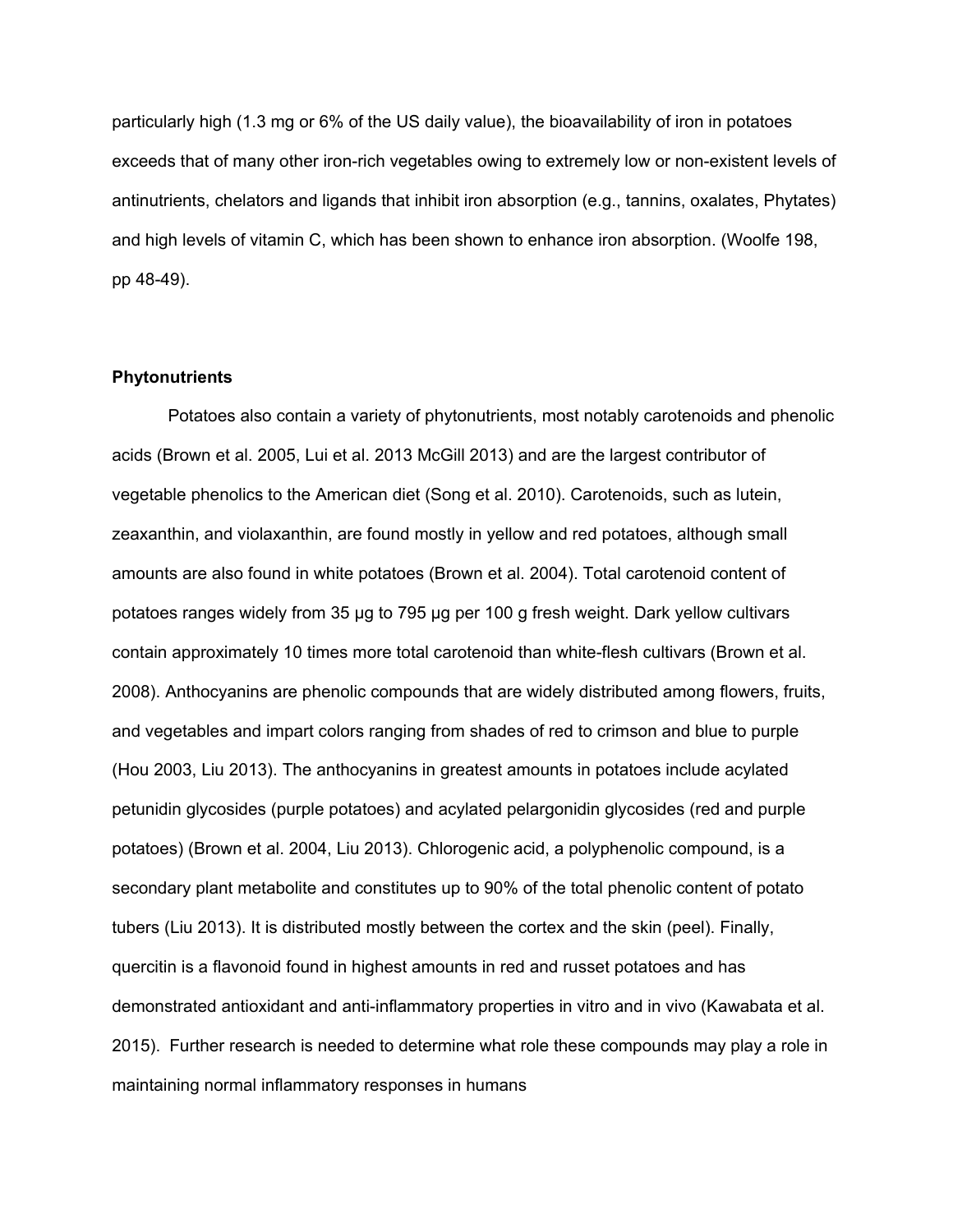Glycoalkaloids are produced in potatoes during germination and serve to protect the tuber from pathogens, insects, parasites and predators (Woolfe 1980). The primary glycoalkaloid in potatoes is  $\alpha$ - solanine and is found in the highest levels in the outer layers of the potato skins around the "eyes." In high concentrations, glycoalkalods are toxic to humans if ingested. However, amounts in potatoes available for human consumption are generally very low and removal of sprouts and peels before cooking will eliminate all glycoalkoloids (Lui 2013).

A common misconception when it comes to potato nutrition is that all of the nutrients are found in the skin. While the skin does contain approximately half of the total dietary fiber, the majority (> 50 percent) of the nutrients are found within the potato itself (Table 2). As is true for most vegetables, processing does impact the bioavailability of certain nutrients in the potato, particularly water soluble vitamins and minerals. Nutrient loss appears to be greatest when cooking involves water (e.g., boiling) and/or extended periods of time at high temperatures (e.g., baking) (Table 2) (Woolfe 1987). Vitamin C is probably most impacted since it is not only watersoluble but, also, heat and oxygen labile (McGill et al. 2013, Liu 2013).(Table 1).

#### **Potatoes in the American Diet**

 Potatoes have long held the prominent position of one of America's favorite vegetables (Synnovate/ Potatoes Attitudes and Usage 2014, DGA 2015) and for good reason. Not only are potatoes delicious and versatile; but, results from a research study of school children aged 4-18 suggested that when these kids consumed white potatoes as part of a meal they frequently included another vegetable with them thereby increasing total vegetable servings at the meal (Drewnowski and Rehm 2011).

Research shows that potatoes make significant contributions of key shortfall nutrients to diets of children, adolescents, and adults (Freedman and Keast 2011, Storey and Anderson 2013). Using NHANES 2003-2006 data, Freedman and Keast (2011) examined the contribution of potatoes to nutrient intakes among children and adolescents. The results indicated that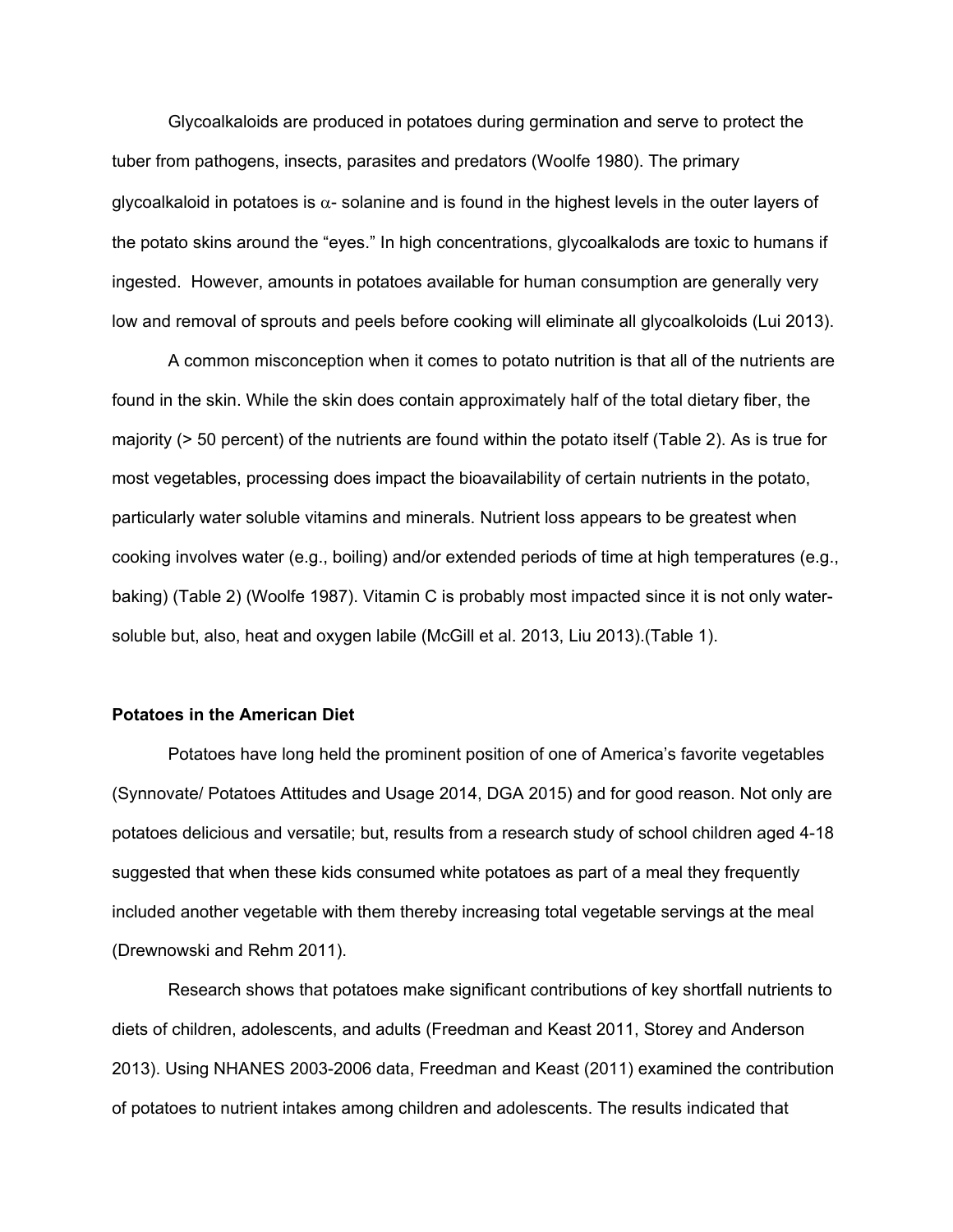potatoes contributed 10% of daily intake of dietary fiber, vitamin  $B_6$ , and potassium and 5% or more of thiamin, niacin, vitamin C, vitamin E, vitamin K, phosphorus, magnesium, and copper. In a more recent study, Storey and Anderson (2013) examined the intake and nutrient contribution of total vegetables, white potatoes and French fries in Americans aged 2 and older, based on national dietary intake survey data from NHANES 2009-2010. Individuals who consumed white potatoes had significantly higher total vegetable and potassium intakes than did non-consumers. In addition, the proportion of potassium and dietary fiber contributed by white potatoes was higher than the proportion they contributed to total energy. Among white potato consumers aged 14-18 years, white potatoes provided 23 percent of dietary fiber and 20 percent of potassium but only 11 percent of total energy in the diet.

 Potatoes are also one of the best nutritional values in the produce department, providing significantly better nutritional value per dollar than many other raw vegetables (Drewnowski and Rehm 2013) examined the nutrient density per unit cost of the 46 most frequently consumed vegetables as part of the National School Lunch Program (NSLP), and found that potatoes and beans were the least expensive sources of not only potassium but also fiber. Specifically, potassium-rich white potatoes were almost half the cost of most other vegetables, making it more affordable to meet key dietary guidelines for good health.\

## **Potatoes and Potato Nutrients in Health and Disease**

 Potatoes contain a number of nutrients and nutritional components that may play a role in health promotion and reducing the risk of chronic disease. These nutrients along with research supporting their possible roles in human health are described in the paragraphs below.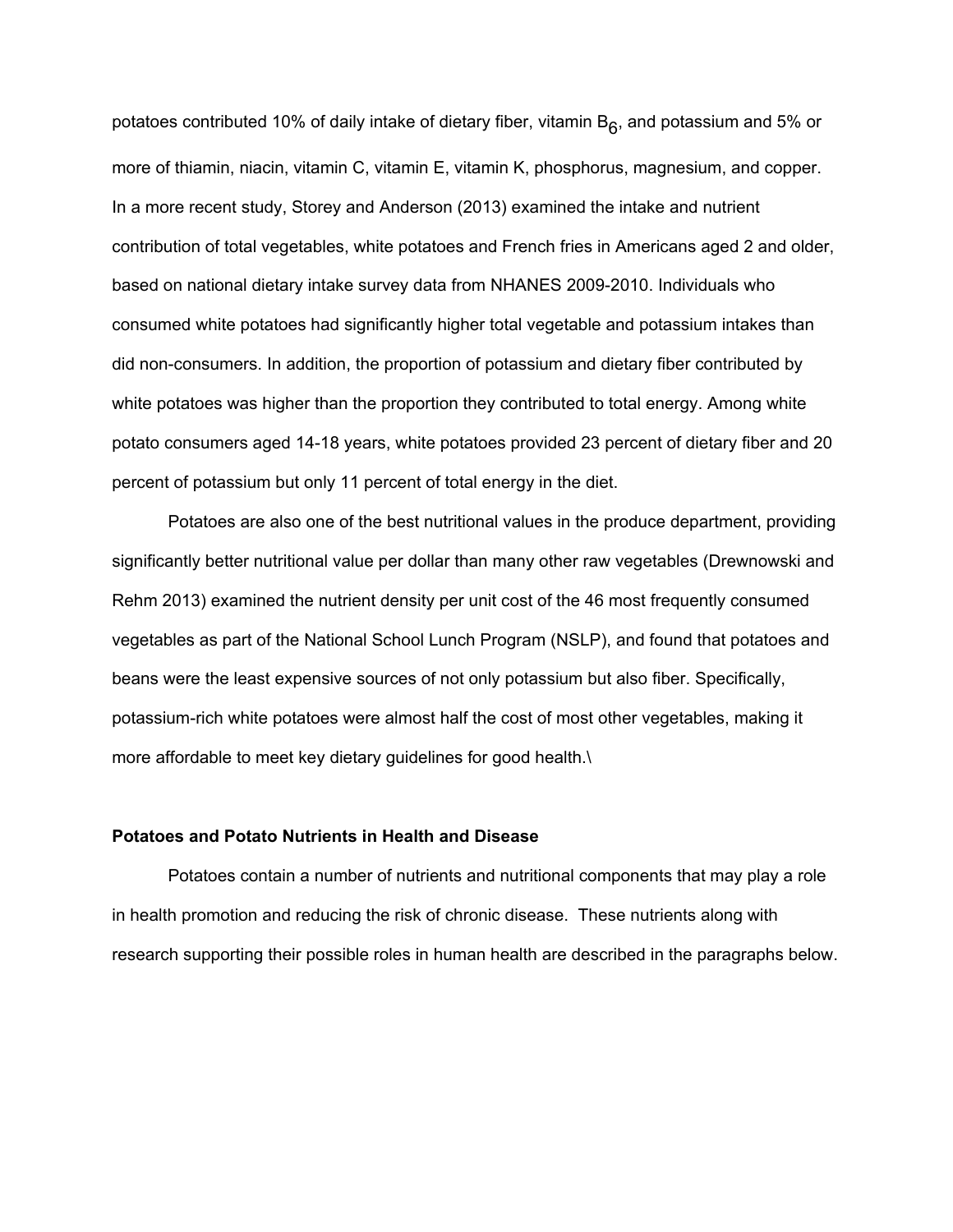#### **Blood Pressure/Hypertension**

 It is estimated that between 29%-32% of American adults suffer from hypertension (depending on the data source) and another 1 in 3 have pre-hypertension (CDC). Research indicates that diets low in sodium and rich in potassium may reduce the risk of hypertension and stroke (Apel et al. 2006, Adrogue and Madias 2014, Seth et al. 2014, Zhang et al. 2013, Yang et al. 2011). Although data from individual clinical trials have been somewhat inconsistent, three meta- analyses of these trials have documented a significant inverse association between potassium intake and blood pressure in both non-hypertensive and hypertensive individuals (Appel et al. 2006). Seth et al. (2014) examined the association between potassium intake and stroke in a cohort of 90,137 post-menopausal women and found that a high potassium intake was associated with a lower risk of all stroke and ischemic stroke, as well as all-cause mortality in older women, particularly those who are not hypertensive (Seth et al. 2014). The US Food and Drug Administration (FDA) has approved a health claim for potassium and blood pressure which states*, "Diets containing foods that are good sources of potassium and low in sodium may reduce the risk of high blood pressure and stroke*" (FDA Food Labeling Guide, Appendix C: Health Claims).

 Given their high potassium and low sodium content, potatoes would seem to be an ideal food to incorporate into a dietary pattern for managing hypertension. Nonetheless, very few studies have specifically examined the role of potatoes in blood pressure regulation and/or hypertension treatment. A recent epidemiological study using data from Harvard's well-known Nurses Health Study I and II and Health Professionals Follow-up Study cohorts concluded that a *"Higher intake of baked, boiled, or mashed potatoes and French fries was independently and prospectively associated with an increased risk of developing hypertension*" (Borgi et al 2016). However, closer examination of the study results actually shows that the association varied depending on which cohort was used as well as which potato groupings were examined. In some cases the positive association between potato intake and hypertension was seen only in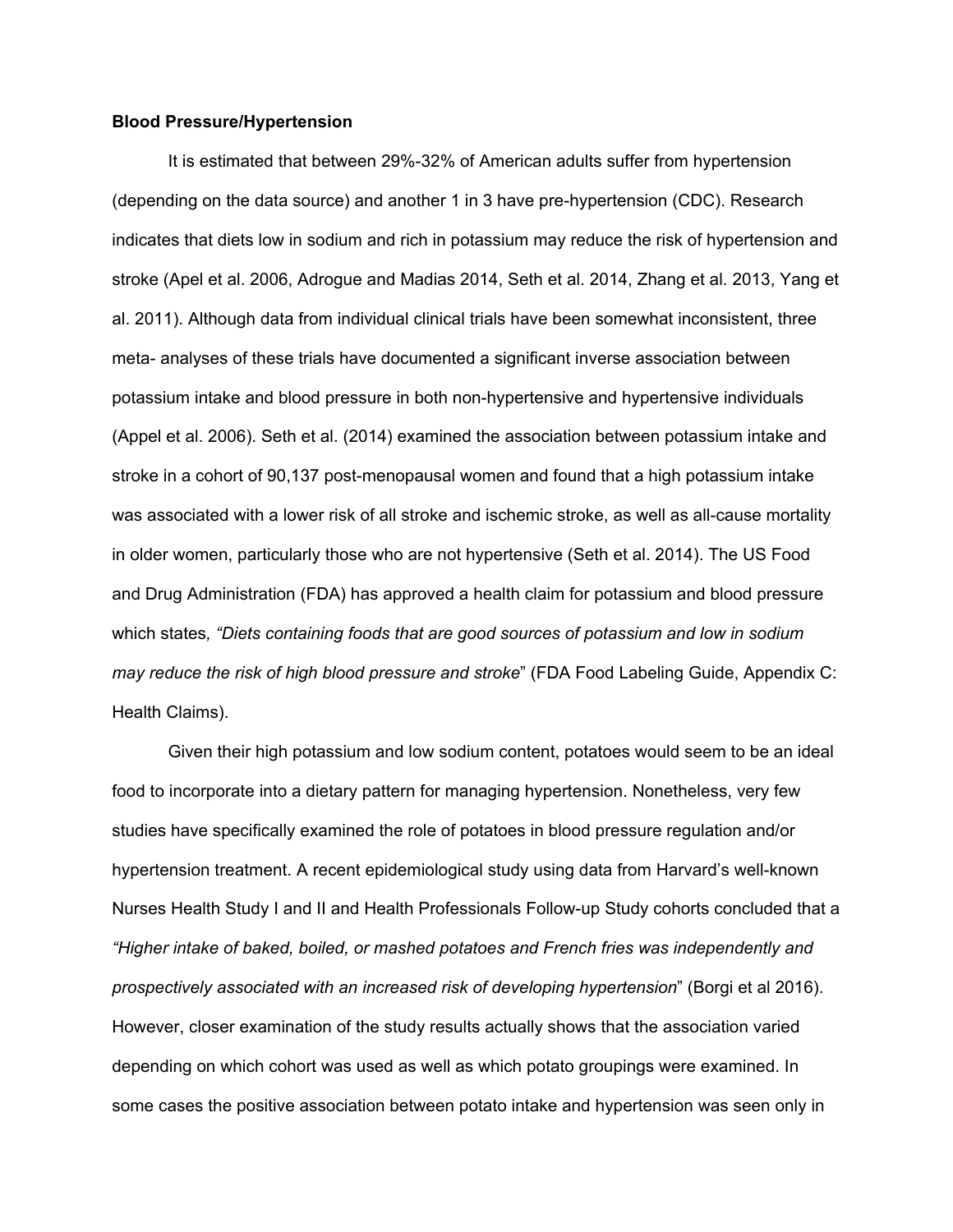women and in others potato consumption was actually associated with *lower* risk for hypertension in men. Furthermore, while the study recommends substituting non-starchy vegetables for potatoes in order to ameliorate the potential increased risk of hypertension, the results actually indicate this substitution was beneficial only for the two female cohorts. In the male cohort, substituting non-starchy vegetables for potatoes actually increased the risk of hypertension. What's more, substituting potatoes with other starchy vegetables (e.g., peas, lima beans, corn and sweet potatoes) did not reduce the risk of hypertension in any of the cohorts. It should also be emphasized that epidemiological studies of this nature can only show an association, not causation.

 In contrast to the above-described epidemiological study, two published human experimental trials indicate that potatoes can positively impact blood pressure. Nowson et al. (2004) examined the effect on blood pressure of two different self-selected diets: (1) a lowsodium, high-potassium diet rich in fruit and vegetables (LNAHK) and (2) a high- calcium diet rich in low-fat dairy foods (HC) with a (3) moderate-sodium, high-potassium, high-calcium diet high in fruits, vegetables and low-fat dairy foods (OD) for four weeks. In order to achieve a higher potassium intake, the subjects on the LNAHK diet and OD diets were given a list of potassium rich foods and instructed "to eat a potato a day." The results indicated both the LNAHK and OD produced statistically significant decreases in blood pressure compared to the HC diet; however the decrease was greatest in the LNAHK diet. In a more recent study, Vinson et al. (Vinson et al. 2012) fed purple-pigmented potatoes (Purple Majesty cultivar) to 18 overweight (average BMI of 29), hypertensive adult subjects for four weeks in a cross-over design. Subjects in the experimental group consumed six to eight (~138 g) small, microwaved purple potatoes twice daily, while those in the control group did not consume potatoes. The results showed that consumption of purple potatoes produced a statistically significant reduction in diastolic BP by 4 mmHg (4.3% reduction) and also reduced systolic BP by 5 mmHg (3.5% reduction) compared to baseline. There were no significant changes in weight, fasting glucose,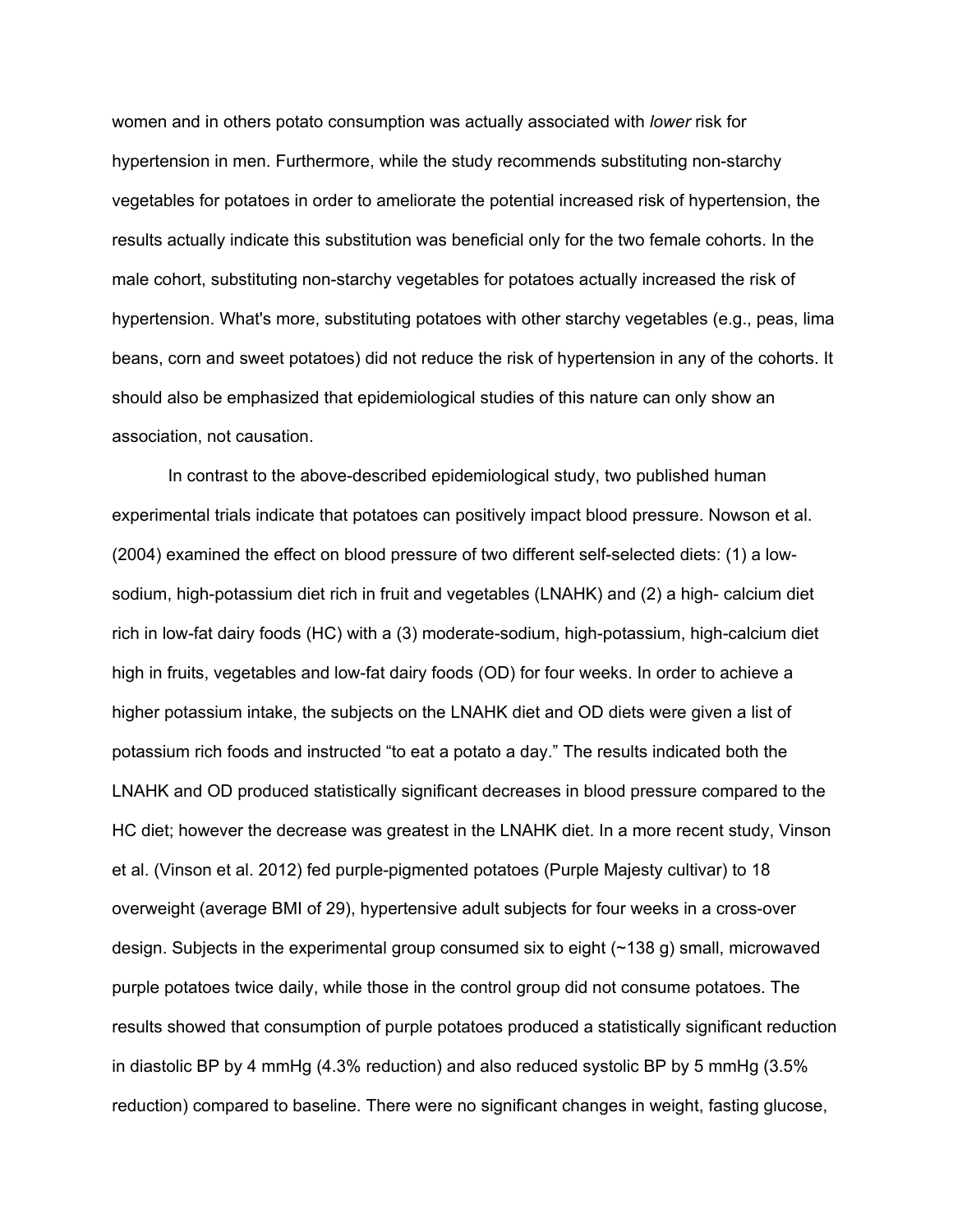serum lipids, or HbA1c during the potato consumption period. It should be noted that this study was conducted in a small sample of hypertensive adults. Additional research with larger, more divers samples are needed to confirm these results.

#### **Weight Management/Obesity**

 Overweight and obesity have increased significantly during the last three decades both in the US and globally (Ng et al 2014; Flegal et al. 2016). Although it is generally accepted that dietary patterns along with other key lifestyle behaviors (e.g., physical activity) are more important than single foods when it comes to obesity and weight management, potatoes have been singled out both in research and the popular press as being somehow uniquely obesogenic. In a highly-publicized study, Mozaffarian and colleagues (2011) from Harvard university examined the association between specific foods and weight gain in three large cohorts (Nurses Health Study I and II and the Health Professionals Follow-up Study). The results indicated that four-year weight gain was significantly associated with the intake of potato chips, potatoes, sugar-sweetened beverages and unprocessed and processed red meats. It should be noted, however, that this study suffered from a number of methodological limitations, most notably the failure to statistically control for energy intake.

A recently published systematic review sought to scientifically summarize the existing research regarding the relationship between potato intake and obesity (Borch et al. 2016). In this review the authors identified five observational studies that investigated the association between intake of potatoes and overweight and obesity. Follow-up ranged between 2 and 20 y, and 170,413 subjects were included with BMIs that ranged from normal weight to obese. In the studies that investigated potatoes (not specified for the preparation type or not including French fries), two showed a positive association with measures of adiposity; however, both studies had moderate risk of bias. The authors concluded that existing epidemiological research does not provide convincing evidence to suggest an association between intake of potatoes and risks of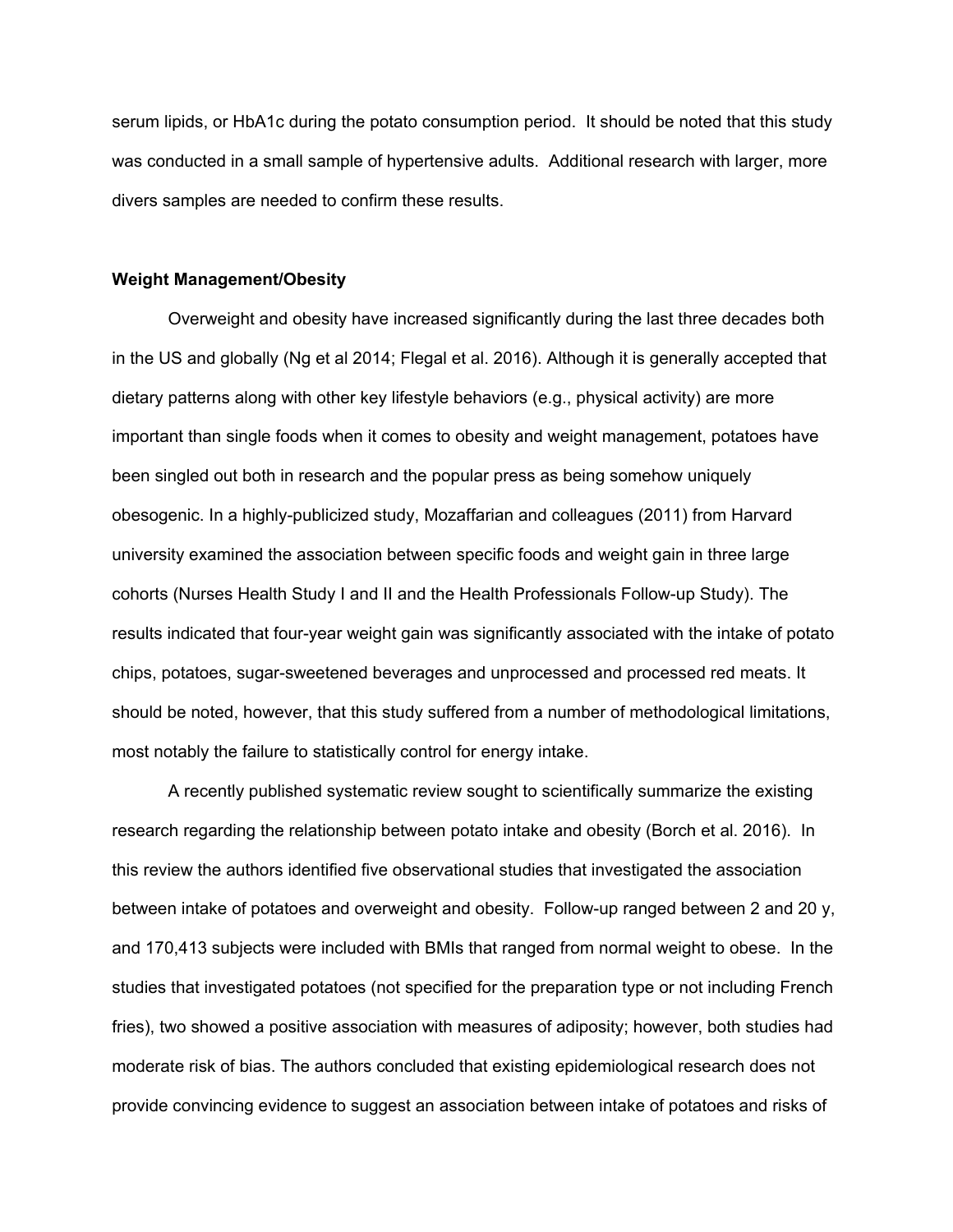obesity,

 Evidence from single meal studies suggests that boiled potatoes are more satiating than equal calorie portions of other common carbohydrate-rich foods (e.g. rice, bread and pasta) (Holt et al. 1995; Leeman et al. 2008 Geliebter et al. 2013). In the only long-term intervention study to date to examine the specific role of potatoes in weight management, Randolph and colleagues (2014) studied the effects of potato consumption on weight loss in free-living adults (Randolph et al. 2014). In a 12-week, 3-arm, randomized control trial, 90 overweight men and women were randomly assigned to one of three dietary interventions: (1) low GI, calorie reduced diet (500 kcal/d); (2) high GI, calorie reduced diet (500 kcal/d); (3) control group (counseled to follow basic dietary guidance including the Dietary Guidelines for Americans and the Food Guide Pyramid). All three groups were instructed to consume five-to-seven servings of potatoes per week (approximately one potato per day) and were provided with a variety of recipes for potato dishes. Modest weight loss was observed in all three groups (~2% of initial body weight) with no significant difference in weight loss between the groups.

#### **Glycemic Response/Type 2 Diabetes**

 Because of their carbohydrate content and supposed high glycemic index, potatoes are not only frequently restricted in diabetic dietary guidance; but, are also implicated in the development of the disease. While there is some limited epidemiological evidence of an association between high GI foods, including potatoes, and diabetes, there are no clinical/experimental trials demonstrating a cause an effect. Halton and colleagues prospectively examined the association between potato consumption and risk for developing diabetes in a large cohort of women (i.e., the Nurses Health Study) who were followed for 20 years (Halton et al. 2006). The authors concluded that potatoes (including baked, boiled, mashed and French fries) were positively associated with risk of type 2 diabetes and cite the GI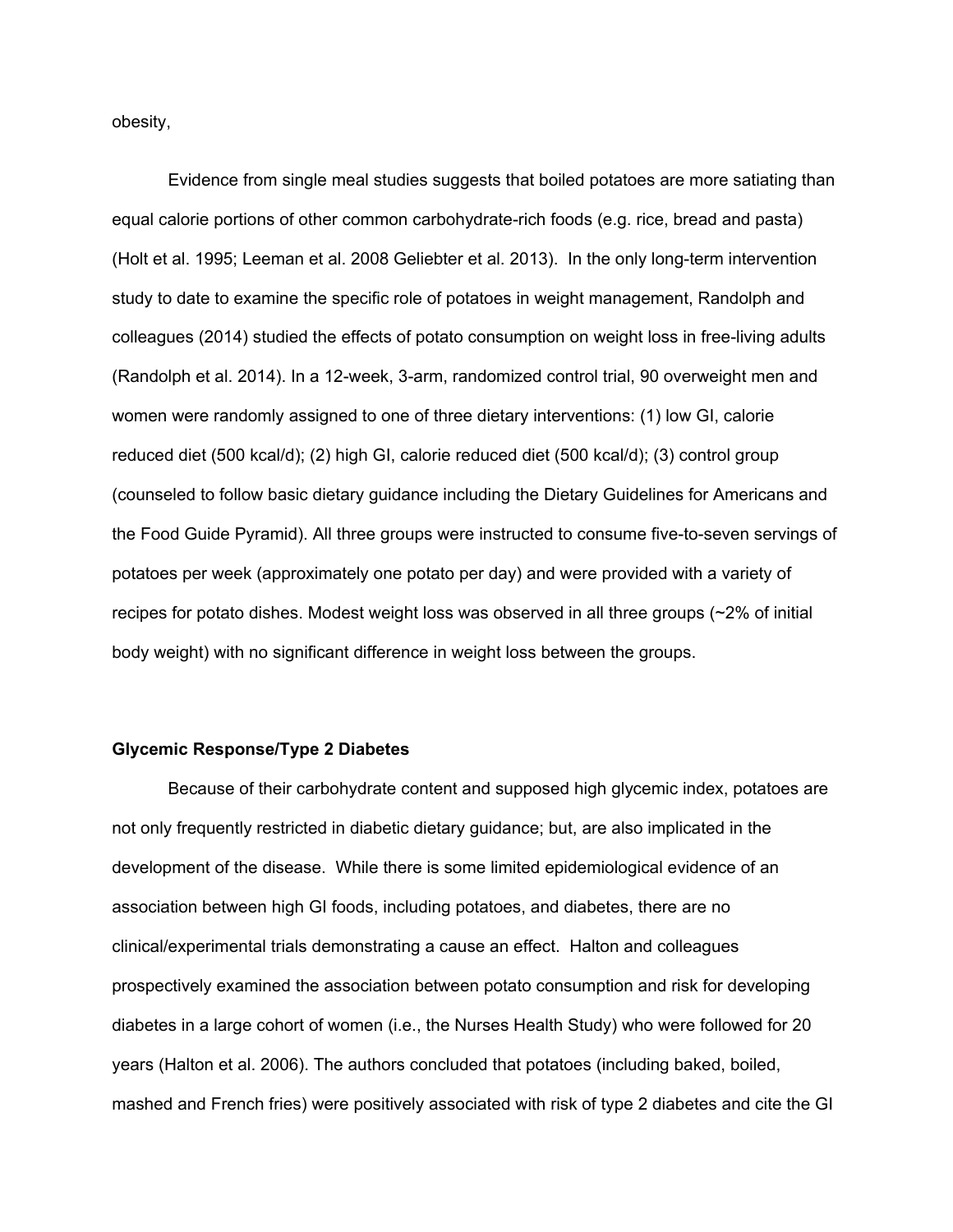of potatoes as the likely mechanism for the increased risk. In fact, a closer look at the results of the study shows that, once BMI was included in the statistical model as a cofactor, the association no longer remained significant for baked, boiled or mashed potatoes. It should also be noted that the authors did not control for other dietary factors that could account for the association, specifically red meats. In the discussion section of the paper the authors themselves admit to this statistical faux pas, "White potatoes and French fries are large components of a 'Western pattern' diet. This dietary pattern is characterized by a high consumption of red meat, refined grains, processed meat, high-fat dairy products, desserts, high-sugar drinks, and eggs, as well as French fries and potatoes. A Western pattern diet previously predicted a risk of type 2 diabetes. Thus, we cannot completely separate the effects of potatoes and French fries from the effects of the overall Western dietary pattern" (Halton et al. 2006). Finally, the hypothesized mechanism for the association (i.e., the "high GI" of potatoes) is unfounded. In fact, the GI of potatoes is highly variable and depends upon the type, processing and preparation. In a study examining the GI of potatoes commonly consumed in North America, reported GI values ranged from intermediate (boiled red potatoes consumed cold: 56) to moderately high (baked US Russet potatoes: 77) to high (instant mashed potatoes: 88; boiled red potatoes: 89) (Fernandes et al. 2005). Another study examined the GI of eight varieties of commercially available potatoes in Great Britain and reported a range from 56 to 94 (Henry et al. 2005). French fries are reported to have a GI lower than boiled potatoes (Leeman et al. 2008).

 There are currently no published clinical trials examining potato consumption as a causative factor in development of diabetes. A recent systematic review of the existing observational studies identified five which showed a positive association between potato consumption and increased risk of type 2 diabetes (including the previously mentioned study by Halton and colleagues), five showed no association and two actually showed that potatoes were associated with a decreased risk (Borch et al. 2016). Again it should be emphasized that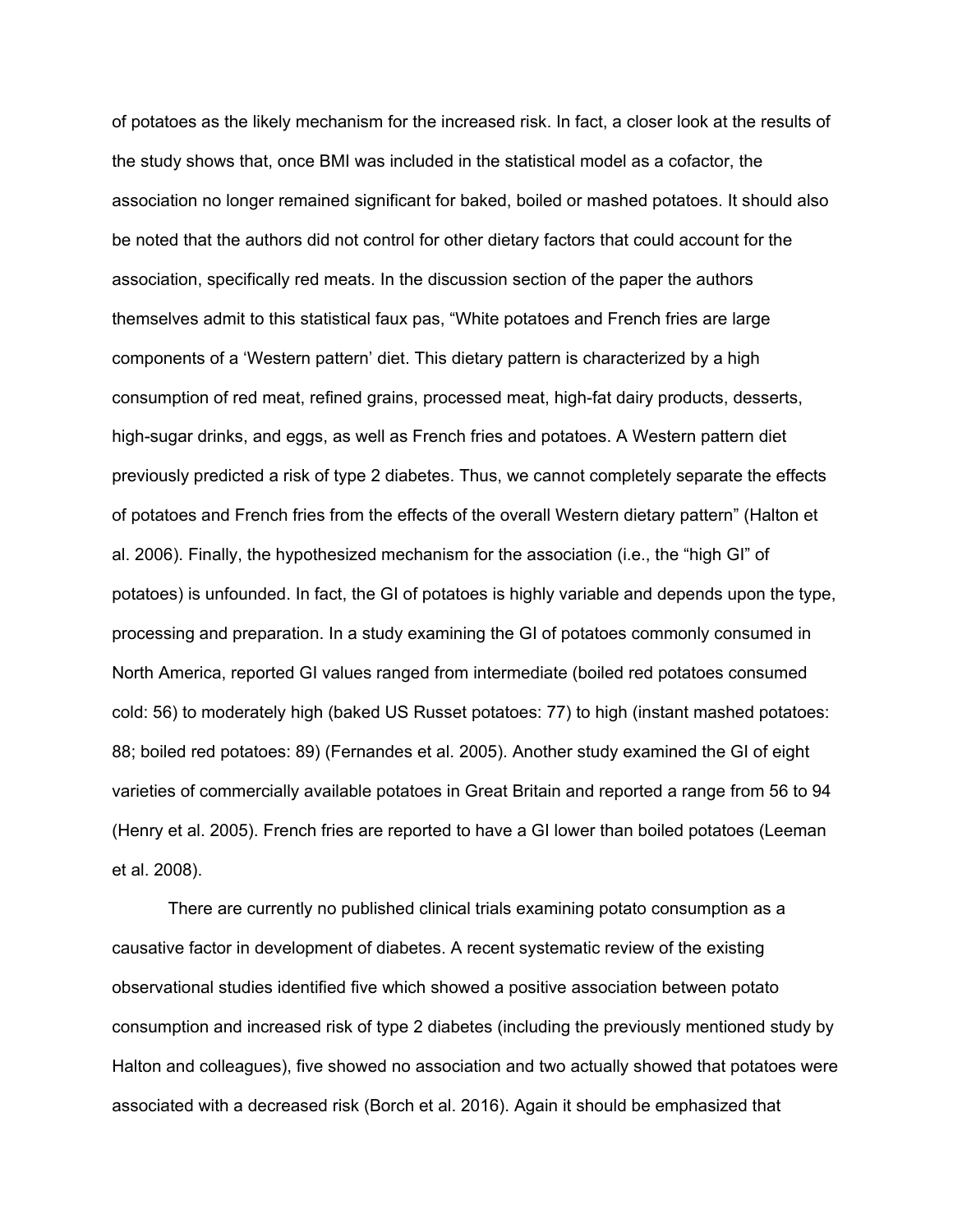observational studies cannot show cause and effect, only an association. Moreover, it is difficult to tease out the effects of single foods from larger dietary patterns and make any definitive conclusions relative to the risk of type 2 diabetes. Thus, randomized controlled intervention trials investigating the relationship between potatoes and type 2 diabetes are needed to separate potato consumption from other known risk factors.

#### **Gut Health**

 While there is currently no official definition of "gut health," in an article published in the peer-reviewed journal, *Biomed Central Medicine*, Bischoff listed some specific signs of gastrointestinal (GI) health including, normal bowel function, effective absorption of nutrients and subsequent adequate nutritional status, absence of GI illnesses, normal and stable intestinal microbiota and effective immune status (Bischoff 2011). Potatoes contain a number of nutritional components which may play a role in supporting "gut health" as defined by Bischoff, most notably fiber and RS; however, the research is still based largely on animal and in vitro studies. As previously mentioned, both fiber and resistant starch escape digestion in the small intestine and enter the colon where they can provide fecal bulk thus helping to maintain normal bowel function. In addition, results from a systematic review and meta analysis suggest that some types of RS undergo colonic fermentation and may function as a pre-biotic, supporting the proliferation of the colonic microbiota (Higgins; and Brown 2013, Shen et al. 2017).

 Finally, potatoes are gluten free, thus they are a key source of nutrient dense carbohydrates in the diets of those with celiac disease and/or gluten sensitivity. According to the National Foundation for Celiac Awareness, an estimated 1 in 133 Americans, or about 1% of the population, suffers from celiac disease and would benefit from reducing or eliminating foods containing gluten. However, eliminating foods with gluten can predispose individuals to nutrient inadequacies. Shepherd and Gibson (2013) examined dietary intakes from 55 men and women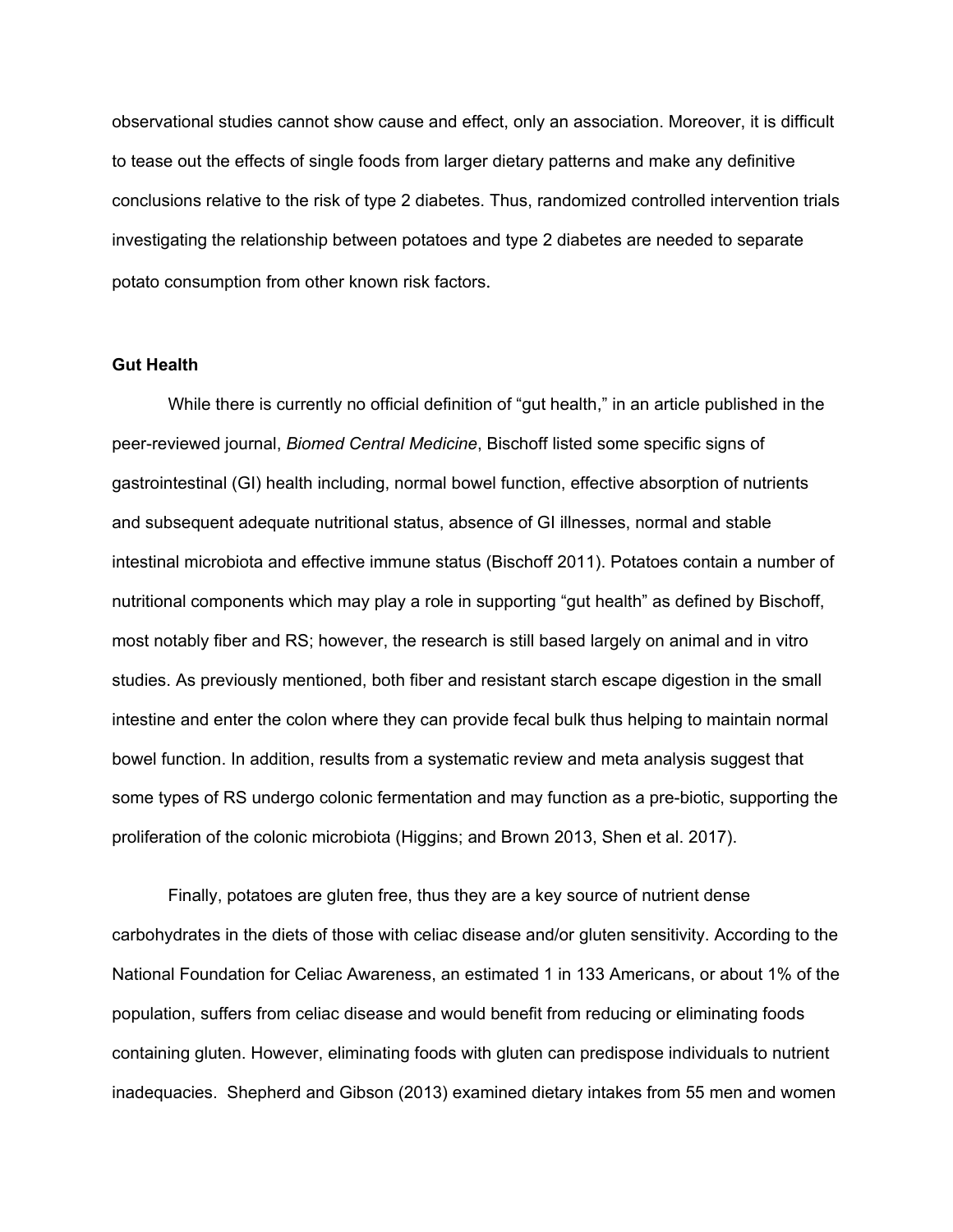who had been following a gluten-free diet for two years and found inadequate intakes of fiber and several micronutrients, including thiamin, folate, magnesium, calcium and iron. Potatoes provide a number of those nutrients and thus are a key food for someone needing or wanting to follow a gluten-free or gluten-restricted diet.

# **Summary/Conclusion**

 The potato has been a dietary staple for centuries; its resilience has allowed it to flourish when other less hardy crops have failed. Potatoes contribute important nutrients to the diet including potassium, vitamin C and dietary fiber and observational data indicates that potato consumption is associated with an increase in overall vegetable consumption among children, teens and adults in the United States. Research suggests that potato nutrients and components may have favorable impacts on blood pressure, satiety and gut health. There is currently a lack of experimental data regarding the impact of potato consumption on obesity, weight management and/or diabetes; however a recent systematic review concluded that existing observational studies do not provide strong evidence that intake of boiled, baked, or mashed potatoes increase the risk of obesity or type 2 diabetes. Randomized controlled intervention trials investigating the effect of potato consumption on various health outcomes and disease states are needed to better isolate potato consumption from other known risk factors. Until then, dietary guidance should continue to stress the importance of healthy eating patterns that consists of a variety of vegetables, including nutrient dense potatoes.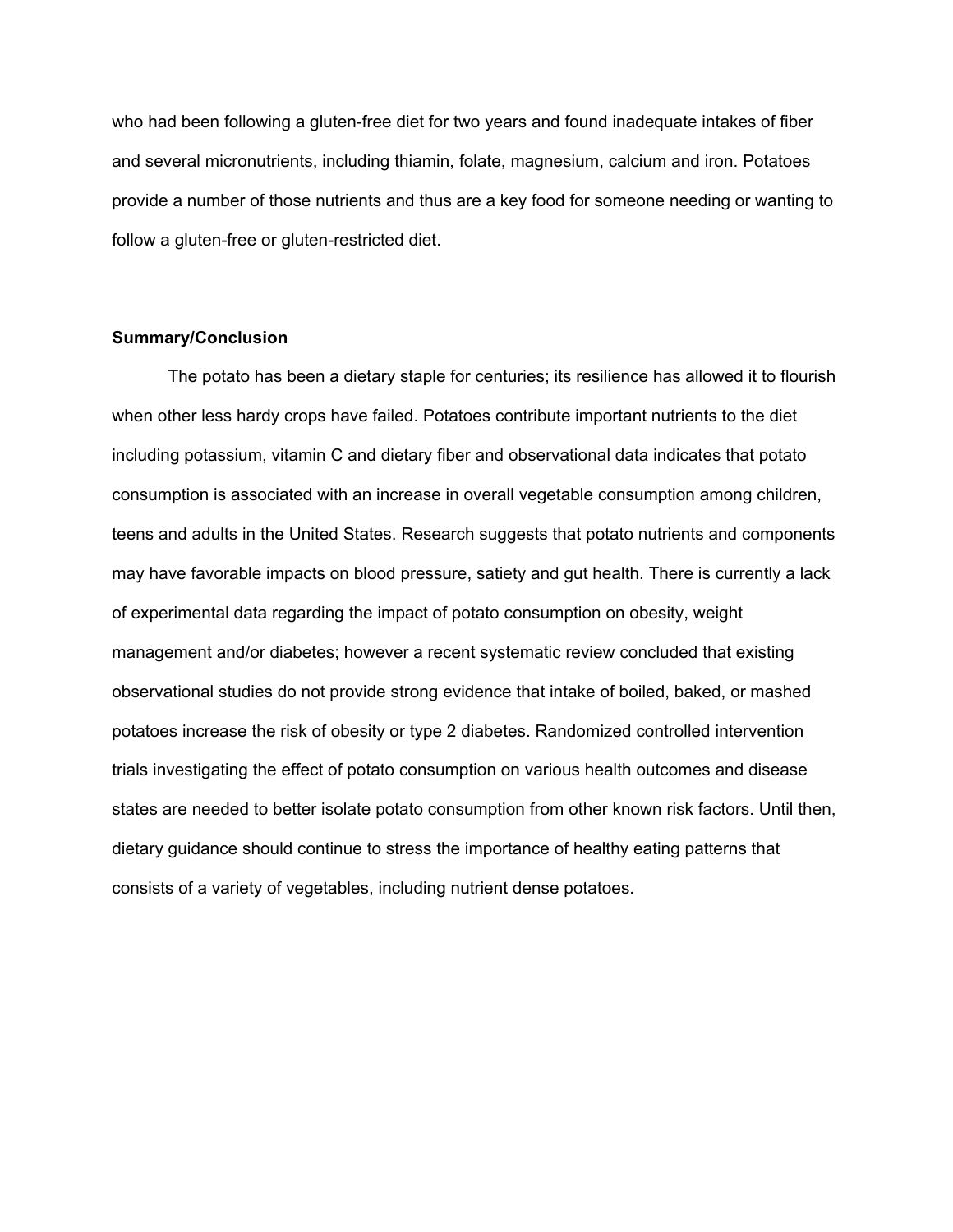# **References**

Adrogué HJ1, Madias NE2. The impact of sodium and potassium on hypertension risk. *Semin Nephrol*. 2014;34:257-72.

Agriculteral Marketing Resource Center. April 2012 (revised). Potato profile. Available at: http://www.agmrc.org/commodities\_products/ vegetables/potatoes/ Accessed July 21, 2016.

Akilen R, Deljoomanesh N, Hunschede S, Smith CE, Arshad MU, Kubant R, Anderson GH. The effects of potatoes and other carbohydrate side dishes consumed with meat on food intake, glycemia and satiety response in children. *Nutr Diabetes*. 2016 Feb 15;6:e195.

Appel LJ, Brands MW, Daniels SR, Karanja N, Elmer PJ, Sacks FM. Dietary approaches to prevent and treat hypertension. A scientific statement from the American Heart Association. *Hypertension*. 2006;47: 296–308.

Bischoff SC. 'Gut health': a new objective in medicine? *BMC Med*. 2011;9:24.

Borch D, Juul-Hindsgaul N, Veller M, Astrup A, Jaskolowski J, Raben A. Potatoes and risk of obesity, type 2 diabetes, and cardiovascular disease in apparently healthy adults: a systematic review of clinical intervention and observational studies. *Am J Clin Nutr*. 104(2):489-98.

Borgi L, Rimm EB, Willett WC, Forman JP. Potato intake and incidence of hypertension: results from three prospective US cohort studies. *BMJ*. 2016 May 17;353:i2351

Brit DF. Resistant starch: Promise for improving health. *Adv Nutr*. 2013; 4:587-601.

Brown CR. Breeding for phytonutrient enhancement of potato. *Am J Potato Res*. 2008;85:298–307.

Brown CR, Culley D, Yang C-P, Durst R, Wrolstad R. Variation of  $\Box$ anthocyanin and carotenoid contents and associated antioxidant values in potato breeding lines*. J Am Soc Hort Sci*. 2005;130:174–80.

CDC/NCHS, National Health and Nutrition Examination Survey, 2011–2014. http://www.cdc.gov/nchs/data/databriefs/db220.htm Accessed July 25, 2016.

CDC Hypertension fact sheet. Accessed July 25, 2016. http://www.cdc.gov/dhdsp/data\_statistics/fact\_sheets/fs\_bloodpressure.htm.

Cotton PA, Subar AF, Friday JE, Cook A. Dietary sources of nutrients among US adults, 1994- 1996. *J Am Diet Assoc*. 2004;104:921-930.

Drewnowski A. New metrics of affordable nutrition: which vegetables provide the most nutrients for least cost. *J Acad Nutr Diet*. 2013;113:1182-1187.

Drewnowski A, Rehm CD. Vegetable cost metrics show that potatoes and beans provide most nutrients per penny.*PLoS One*. 2013 May 15;8(5):e63277.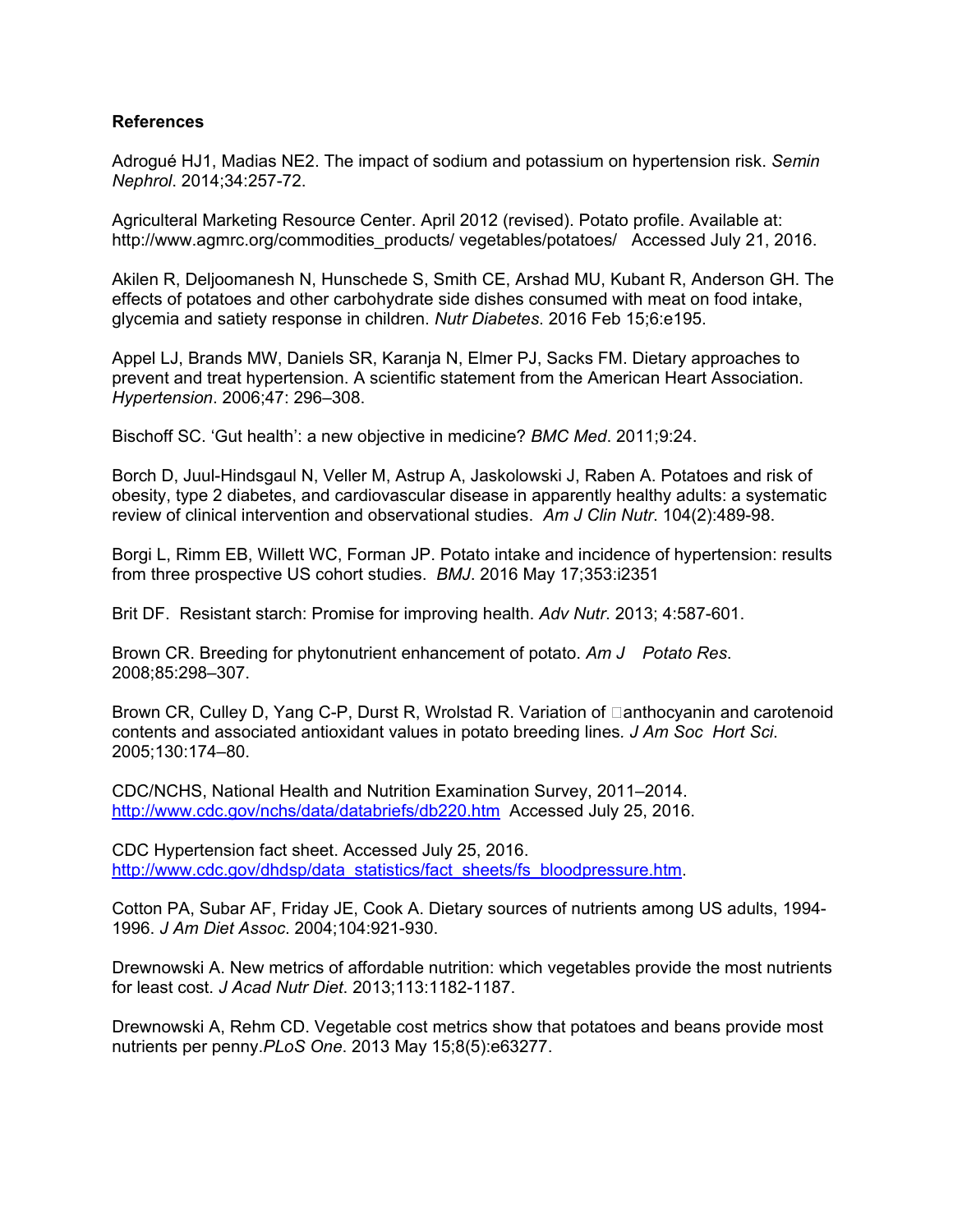Drewnowski A, Rehm CD, Beals KB. White potatoes non-fried do not displace other vegetables in meals consumed by American children and adolescents aged 4-18 yr of age. *The FASEB journal*. 2011; 25(suppl):lb239.

Dietary Guidelines Advisory Committee 2015 Scientific Report. https://health.gov/dietaryguidelines/2015-scientific-report/ Accessed January 31, 2017.

Fernandes G, Velangi A, Wolever TM. Glycemic index of potatoes commonly consumed in North America. J Am Diet Assoc. 2005;105:557–62.

Flegal KM, Kruszon-Moran D, Carroll MD, Fryar CD, Ogden CL. Trends in Obesity Among Adults in the United States, 2005 to 2014. *JAMA*. 2016 Jun 7;315(21):2284-91.

Freedman MR, Keast DR. White potatoes, including French fries, contribute shortfall nutrients to children's and adolescents' diets. *Nutr Res*. 2011;31:270–7.

Geliebter A, Lee M, Abdillahi M, Jones J. Satiety following intake of potatoes and other carbohydrate test meals. *Ann Nutr Metab*. 2013;62:37-43.

Gentile CL, et al. Resistant starch and protein intake enhances fat oxidation and increases feelings of fullness in lean and overweight/obese women. *Nutr J*. 2015;14:113-123.

Halton TL, Willett WC, Liu S, Manson JE, Stampfer MJ, Hu FB. Potato and French fry consumption and risk of type 2 diabetes in women. *Am J Clin Nutr*. 2006;83:284–90.

Han KH, Hayashi N, Hashimoto N, et al. Feeding potato flakes affects cecal short-chain fatty acids, microflora and fecal bile acids in rats. *Ann Nutr Metab*. 2008;52:1-7.

Henry CJ, Lightowler HJ, Strik CM, Storey M. Glycaemic index values for commercially available potatoes in Great Britain. *Br J Nutr.* 2005; □94:917-21.

Higgins JA. Resistant starch: metabolic effects and potential health benefits. *J AOAC* Int. 2004;87:761–8.

Higgins JA. Resistant starch and energy balance: Impact on weight loss and weight maintenance. *Crit Rev Food Sci Nutr*. 2014;54:1158-1166.

Higgins JA, Brown IL. Resistant starch: a promising dietary agent for the prevention/treatment of inflammatory bowel disease and bowl cancer. *Curr Opin Gastroenterol.* 2013;29:190-194.

Hill AJ, Peikin SR, Ryan CA, Blundell JE. Oral administration of proteinase inhibitor II from potatoes reduces energy intake in man. *Physiol Behav*. 1990;48:241–6.

Holt SHA, Brand-Miller JC, Petroz P, et al. A satiety index of common foods. *Eur J Clin Nutr*. 1995;49:675-690.

Hou DX. Potential mechanisms of cancer chemoprevention by anthocyanins. *Curr Mol Med.* 2003;3:149-59.

International Potato Center. Potato facts and figures. http://cipotato.org/potato/facts/ Accessed July 21, 2016.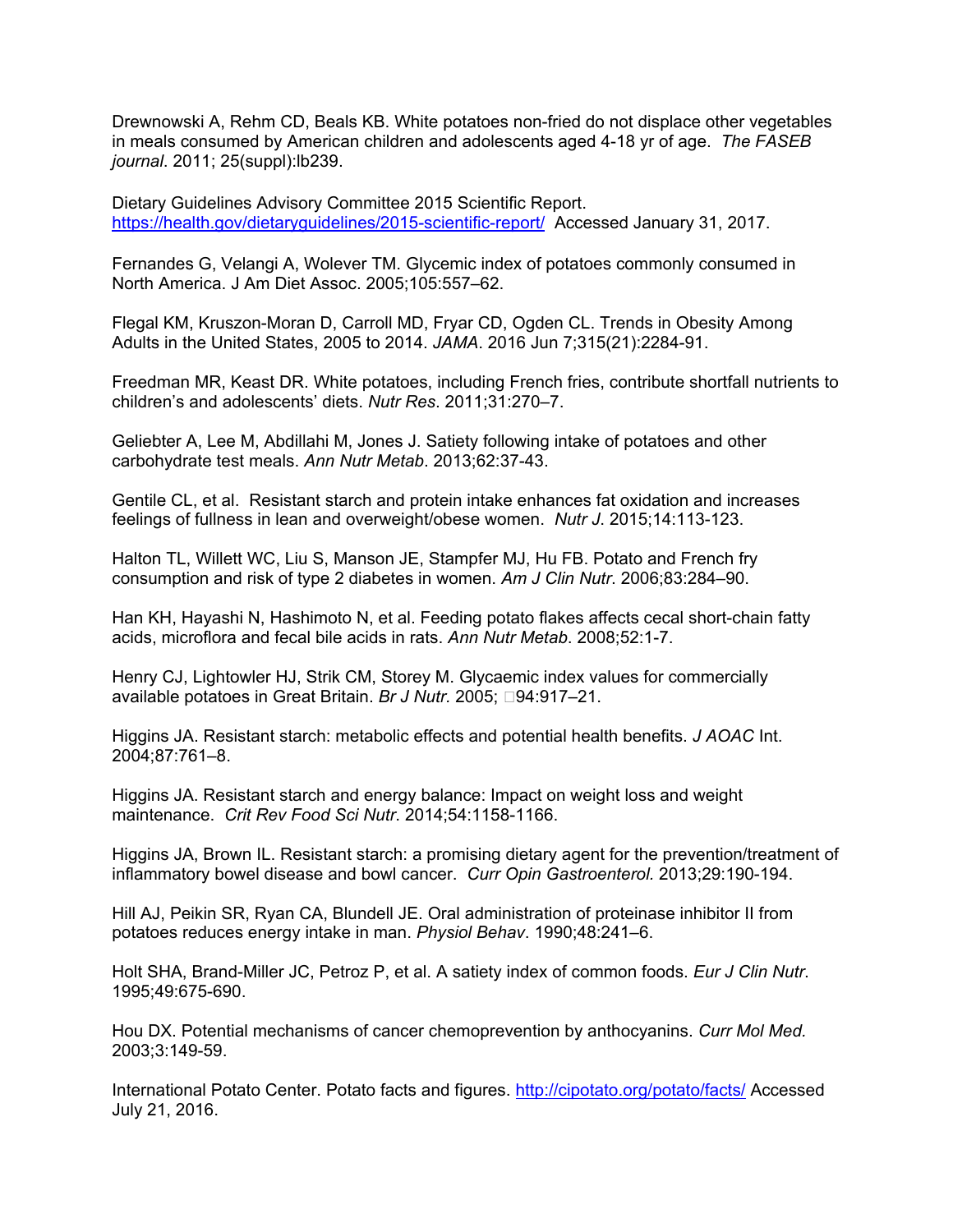Kawabata K, Mukai R, Ishisaka A. Quercetin and related polyphenols: new insights and implications for their bioactivity and bioavailability. Food Funct. 2015;6(5):1399-1417

Keenan MJ, et al. Role of resistant starch in improving gut health, adiposity, and insulin resistance. *Adv Nutr.* 2015 Mar 13;6(2):198-205.

Kudo K, Onodera S, Takeda Y, Benkeblia N, Shiomi N. Antioxidative activities of some peptides isolated from hydrolyzed potato protein extract. *J Funct Foods*. 2009;1:170–6.

Leeman M, Ostman E, Bjork I. Glycaemic and satiating properties of □potato products. *Eur J Clin Nutr*. 2008;62:87–95.

Liu RH. Health-promoting components of fruits and vegetables in the diet. *Adv Nutr.* 2013 May 1;4(3):384S-92S.

Liyanage R, Han KH, Watanabe S, Shimada K, Sekikawa M, Ohba K, et al. Potato and soy peptide diets modulate lipid metabolism in rats. *Biosci Biotechnol Biochem*. 2008;72:943–50.

McGill CR, Kurilich AC, Davignon J. The role of potatoes and potato components in cardiometabolic health: a review. *Ann Med*. 2013;45(7):467-73.

Mozaffarian D, Hao T, Rimm EB, Willett WC, Hu FB. Changes in diet and lifestyle and long-term weight gain in women and men. *N Engl J Med*. 2011;364(25):2392-404.

National Potato Council. Potato facts. http://www.nationalpotatocouncil.org/potato-facts/ Accessed July 21, 2016.

Ng M, Fleming T, Robinson M, Thomson B, Graetz N, Margono C, Mullany EC, Biryukov S, Abbafati C, Abera SF, et al. Global, regional, and national prevalence of overweight and obesity in children and adults during 1980–2013: a systematic analysis for the Global Burden of Disease Study 2013. *Lancet*. 2014;384:766–81.

Nowson CA, Worsley A, Margerison C, et al. Blood pressure response to dietary modifications in free-living individuals*. J Nutr.* 2004;134:2322-9.

O'Neil CE, Keast DR, Fulgoni VL, Nicklas TA. Food sources of energy and nutrients among adults in the US: NHANES 2003–2006. *Nutrients*. 2012 Dec 19;4(12):2097-120

Potato History and Fun Facts. Potatoes USA website. http://www.potatogoodness.com/allabout-potatoes/potato-fun-facts-history/ Accessed July 26, 2016.

Raatz SK, et al. Resistant starch analysis of commonly consumed potatoes: Content varies by cooking method and service temperature but not by variety. *Food Chem.* 2016 Oct 1;208:297- 300.

Randolph JM1, Edirisinghe I, Masoni AM, Kappagoda T, Burton-Freeman B. Potatoes, glycemic index, and weight loss in free-living individuals: practical implications. *J Am Coll Nutr.* 2014;33(5):375-84.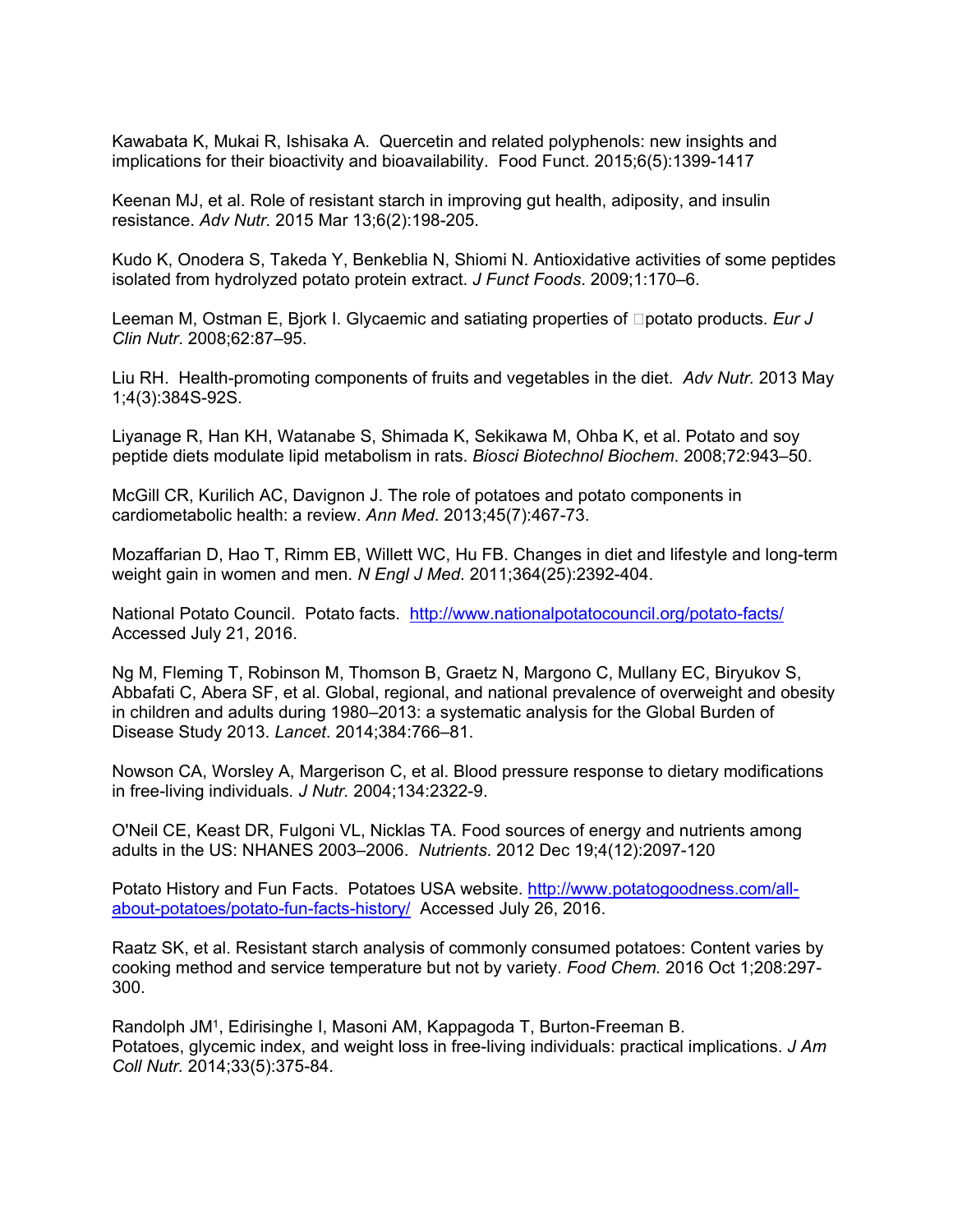Robertson MD. Dietary resistant starch and glucose metabolism. *Curr Opin Clin Nutr Metab.Care.* 2012;15:362-367.

Seth A, Mossavar-Rahmani Y, Kamensky V, Silver B, Lakshminarayan K, Prentice R, Van Horn L, Wassertheil-Smoller S. Potassium Intake and Risk of Stroke in Women With Hypertension and Nonhypertension in the Women's Health Initiative. Stroke. 2014;45:2874-80.

Shepherd SJ, Gibson PR. Nutritional inadequacies of the gluten-free diet in both recentlydiagnosed and long-term patients with coeliac disease. *J Hum Nutr Diet*. 2013;26:349-58.

Shen D, Bai H, Li Z, et al. Positive effects of resistant starch supplementation on bowel function in healthy adults: A systematic review and meta-analysis of randomized controlled trials. *Int J Food Sci Nutr*. 2017;68:149-157.

Shepherd SJ, Gibson PR. Nutritional inadequacies of the gluten-free diet in both recentlydiagnosed and long-term patients with coeliac disease. *J Hum Nutr Diet.* 2013;26:349-58.

Song W, Derito CM, Liu MK, Dong M, Liu RH. Cellular antioxidant  $\Box$  activity of common vegetables. *J Agric Food Chem.* 2010;58:6621–9.

Storey ML, Anderson PA. Contributions of white vegetables to nutrient intake: NHANES 2009- 2010. *Adv Nutr.* 2013;4:335S-44S.

Thorpe MP, Evans EM. Dietary protein and bone health: harmonizing conflicting theories*. Nutr Rev.* 2011;69(4):215-30.

United Nations General Assembly Session 60 *Resolution 191*. *International Year of the Potato, 2008* **A/RES/60/191** page 1. 22 December 2005. Retrieved 2016..

Vinson JA, Demkosky CA, Navarre DA, Smyda MA. High-antioxidant potatoes: acute in vivo antioxidant source and hypotensive agent in humans after supplementation to hypertensive subjects. *J Agric Food Chem*. 2012;60:6749–54.

Volpe S. Magnesium in disease prevention and overall health. *Adv Nutr.* 2013 May 1;4(3):378S-383S

Weaver C, Marr ET. White vegetables: a forgotten source of nutrients: Purdue roundtable executive summary. *Adv Nutr.* 2013 May 1;4(3):318S-26S.

Woolfe JA. *The Potato in the Human Diet*. New York: Cambridge University Press. 1987, pp10.

Yang Q, Liu T, Kuklina EV, et al. Sodium and potassium intake and mortality among US adults: prospective data from the Third National Health and Nutrition Examination Survey. *Arch Intern Med* 2011;171:1183–91.

Zhang L, et al. Effect of dietary resistant starch on prevention and treatment of obesity-related disease and its possible mechanisms*. Biomed Environ*. 2015;28:291-297.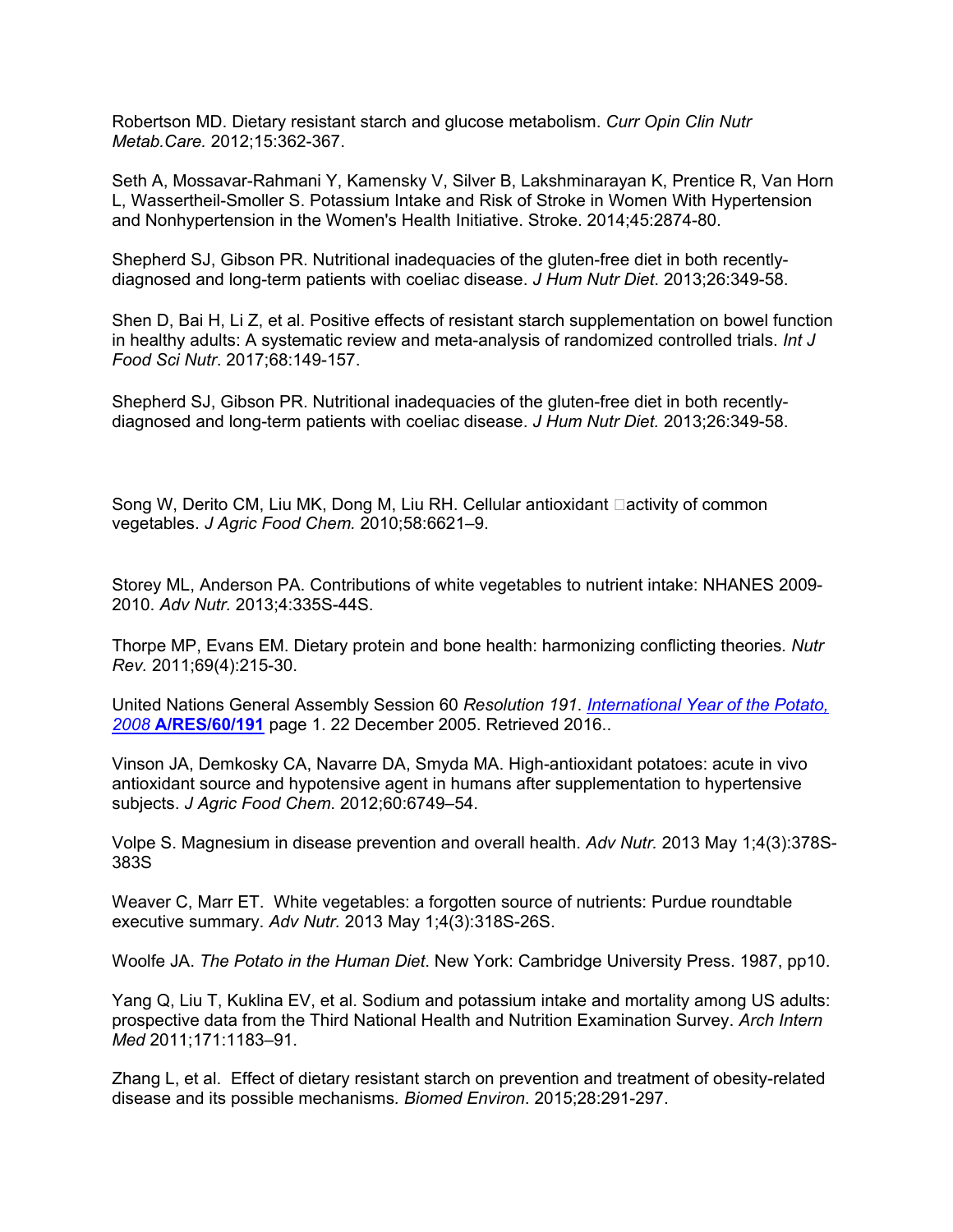Zhang Z, Cogswell ME, Gillespie C, et al. Association between usual sodium and potassium intake and blood pressure and hypertension among U.S. adults: NHANES 2005-2010. *PLoS One*. 2013 Oct 10;8(10):e75289.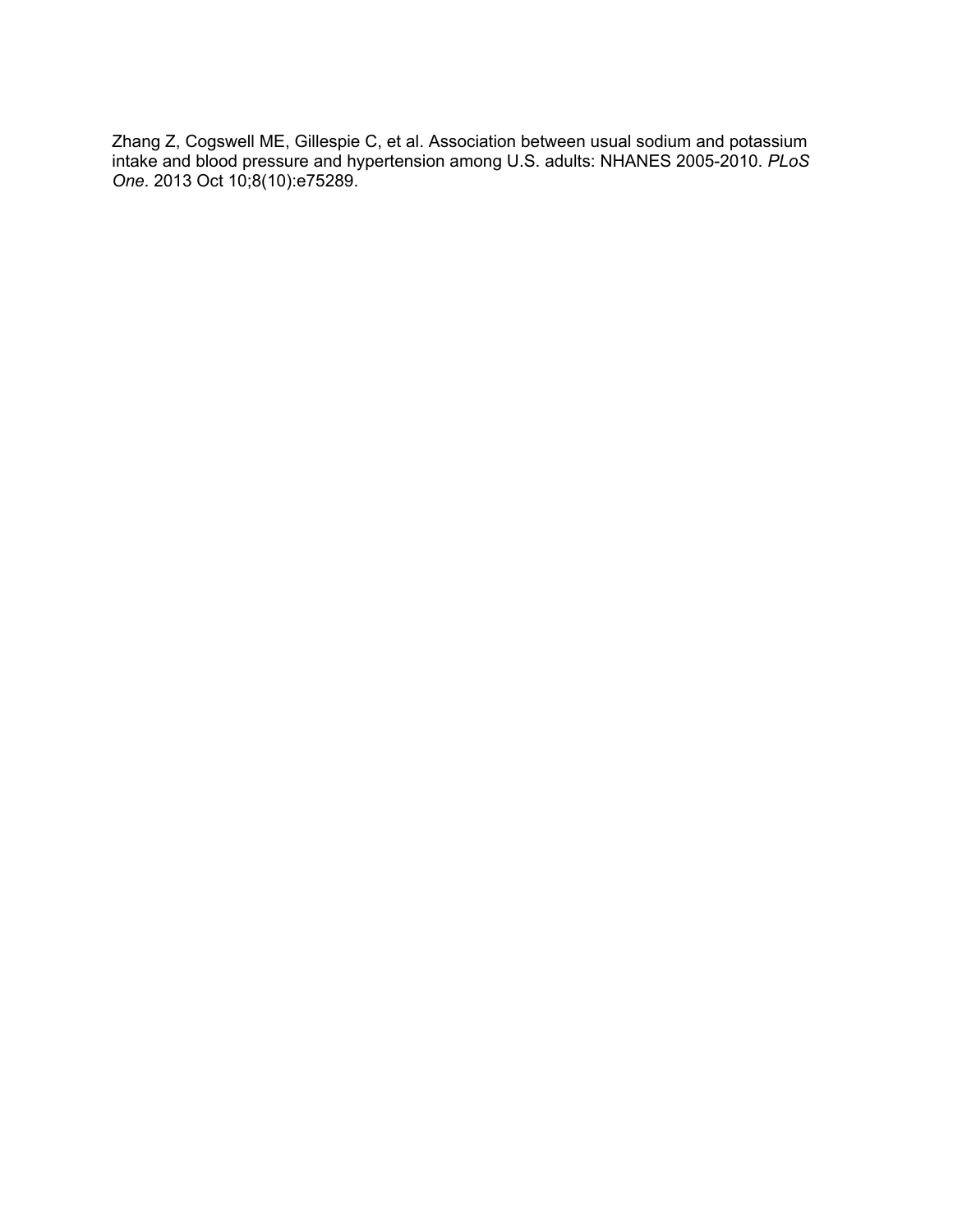| Potato variety                          | <b>Serving</b><br>size | <b>Calories</b> | Total CHO (g) | Fiber (g)      | Fat(g)       | Protein (g)    |  |
|-----------------------------------------|------------------------|-----------------|---------------|----------------|--------------|----------------|--|
| Raw Potato <sup>+</sup>                 | 5.3 oz                 | 110             | 26            | $\overline{2}$ | $\Omega$     | 4              |  |
| Russet (baked<br>w/skin)*               | 1 small<br>(138 g)     | 134             | 30            | 3              | $\mathbf 0$  | $\overline{4}$ |  |
| Russet (baked<br>w/o skin)*             | 1 small<br>(138 g)     | 128             | 30            | $\overline{2}$ | $\Omega$     | 3              |  |
| Russet<br>(microwaved<br>w/skin)*       | 1 small<br>(138 g)     | 145             | 33            | 3              | $\mathbf 0$  | 3              |  |
| Russet<br>(microwaved<br>w/o skin)*     | 1 small<br>(138 g)     | 138             | 32            | 2              | $\mathbf 0$  | 3              |  |
| Potatoes<br>(boiled in skin)            | 138 g                  | 120             | 28            | 2.5            | $\mathbf{0}$ | 2.5            |  |
| Potatoes<br>(boiled<br>w/o skin)*       | 138 g                  | 119             | 28            | 2.5            | $\mathbf 0$  | $\overline{2}$ |  |
| <b>Red Potatoes</b><br>(baked w/skin)   | 1 small<br>(138 g)     | 123             | 27            | 2.5            | $\mathbf 0$  | 3              |  |
| White<br>Potatoes<br>(baked<br>w/skin)* | 1 small<br>(138 g)     | 130             | 29            | 3.0            | $\mathbf 0$  | 3              |  |
| Potato skin<br>$(raw)^*$                | 1 skin<br>(38 g)       | 22              | 5             | 1              | $\mathbf 0$  | 1              |  |

# **Table 1 Energy and Macronutrient Content of Different Potato Varieties and Preparation Methods**

\* USDA Standard Reference 28 + FDA nutrition label information.